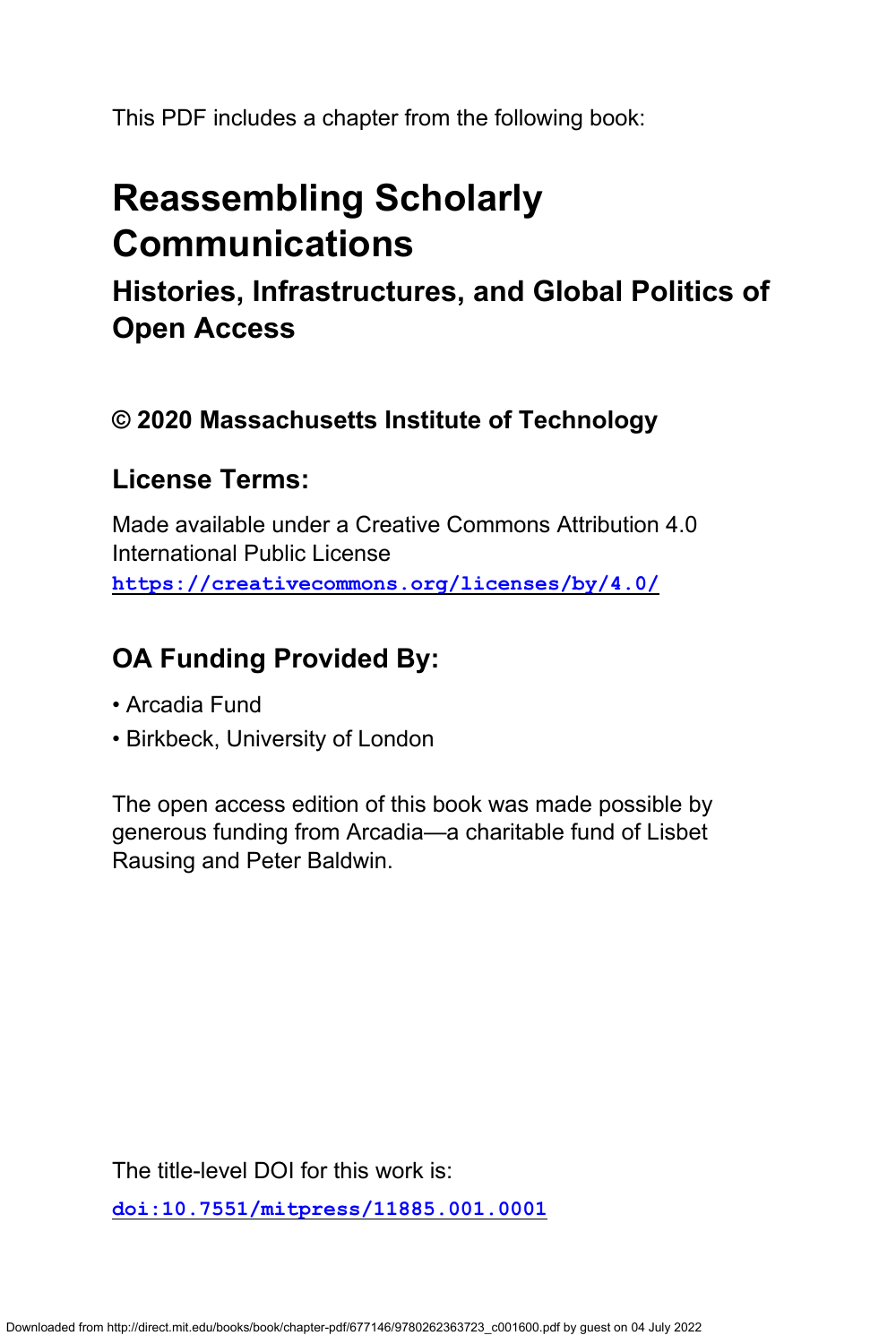# **16 Accessing the Past, or Should Archives Provide Open Access?**

### **István Rév**

The Archive, as we knew it for a long time, seemed to consist of static repositories based on a read-only paradigm.<sup>1</sup> Once documents were accessioned and processed, described and entered into finding aids, they were usually expected to remain dormant, except when read, consulted by the researcher. In recent decades the situation has changed: the Archive is now considered to be key to the understanding of an individual or a collective past, of future memory, of private and official secrets that provide explanations for either historical or quotidian—but nonetheless important events.<sup>2</sup> Thus, archives became targets for openness, to shed light on the darkness of the depths of depositories, to reveal secrets, to gain access to the documents in custody of these solid, locked, dusty, unhealthy institutions. The public, instead of waiting for the researcher to find the relevant documents in the cellar, demanded immediate, free, digital access to all documents that are deemed important.

When, in December 2001, we invited a dozen or so scholars to a meeting out of which came the Budapest Open Access Initiative (BOAI), one of the founding documents of the Open Access Movement—we were convinced that not only scholarly reports, the transactions of the learned societies, but also documents stored in the archives should become freely and openly accessible. In hindsight, it was a naïve and mistaken expectation.

\*\*\*

Open and free access to documents is now conventionally understood as the right to have unimpeded access to documents with political, historical, or cultural significance for either the relevant community or the individual citizen concerned. The assumption is that the public has or should have the right to gain access to the information contained in documents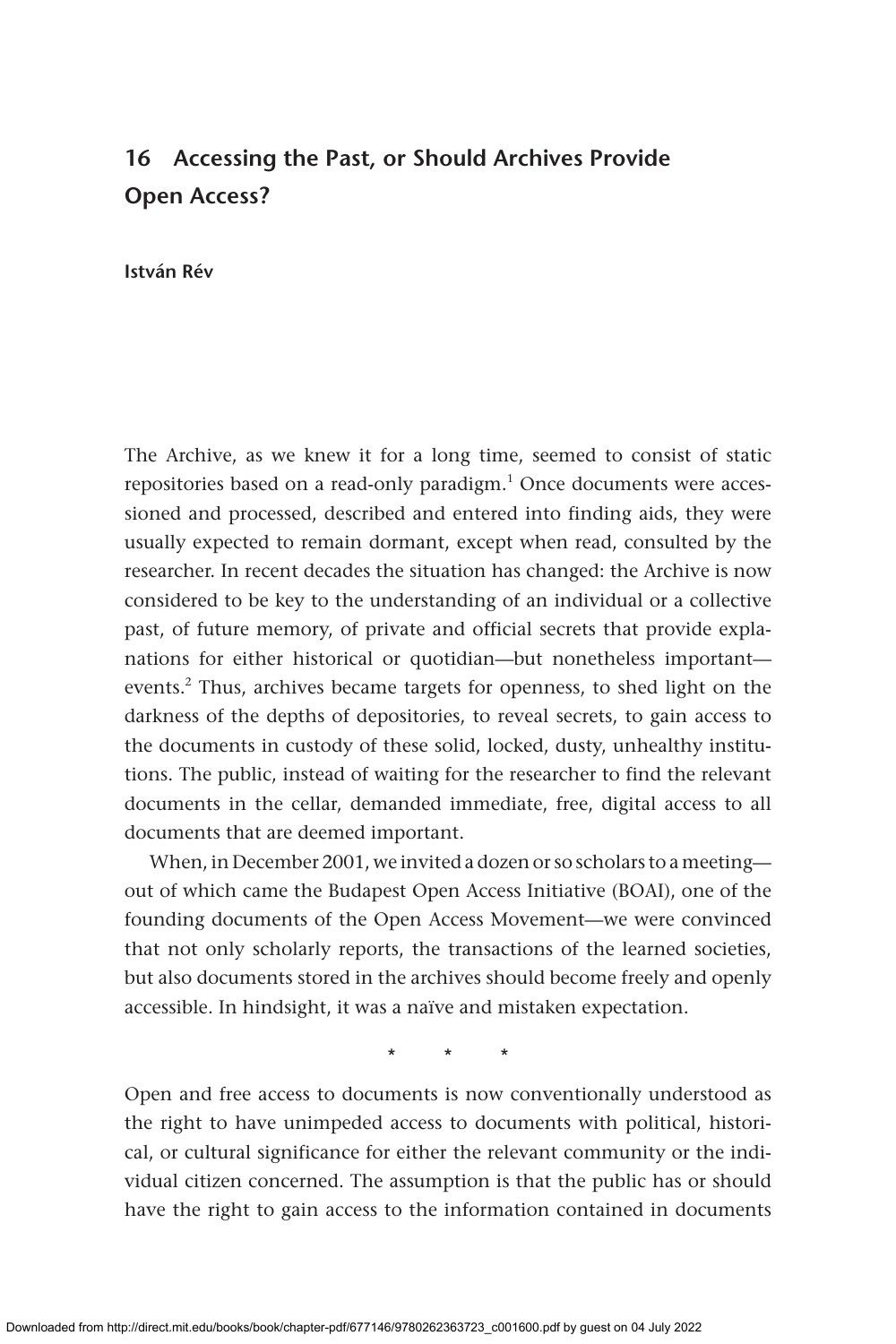that are produced with direct or indirect public funding, that are legally no longer constrained by acceptable national security and secrecy provisions, are free of intellectual property or copyright restrictions, and that do not disproportionately harm the privacy of specific, nameable corporations or private individuals. Open data initiatives, providing free access to public or nonsensitive information, are now treated as a natural part of the widening concept of basic human rights. On the basis of this interpretation of rights, secrecy provisions, intellectual property and copyright restrictions, and archival laws and rules began to be disputed and challenged.

As part of such efforts to achieve openness, access, and transparency, legislatures have been urged to pass freedom of information acts, to change archival laws, and to make publicly available historical documents (especially documents of recent reprehensible government actions or incriminating documents of overturned repressive regimes). The public, often in the wake of regime change, wants to know not only what has happened, but also the specific legally or morally unjustifiable acts of named individuals. The publics in Argentina, Chile, Columbia, South Africa, Germany, Poland, and Russia demanded openness and public access to documents of the overthrown regimes. Archival or legal concerns about privacy, the informational rights of either implicated individuals, or third parties individuals whose names were recorded in the documents, but who did not play any incriminating role in the events described in the sources—were treated by the public mostly as alibis for keeping the shameful acts of the past locked up in the dark.

In the course of the first decades of the twenty-first century, the situation of archives and archival documents has, thus, radically changed. The assumption cannot be made any more that there is a clear, strictly definable distinction between public and private information. As a growing body of empirical research shows:

The degree to which information is thought to be accessible does not drive judgments about the appropriateness of accessing that information. … The immediate source of information matters to the perceived appropriateness of the data flows, even for information contained in public records. … Considering the respondents' strong judgments about the appropriate uses of information, the term "public data" may be not only inaccurate, but also misleading. The term "public" is often conflated with "not private" thereby leading policy makers to believe that individuals have no privacy concerns or expectations around the access and use of these public records. However, our study suggests the opposite. The data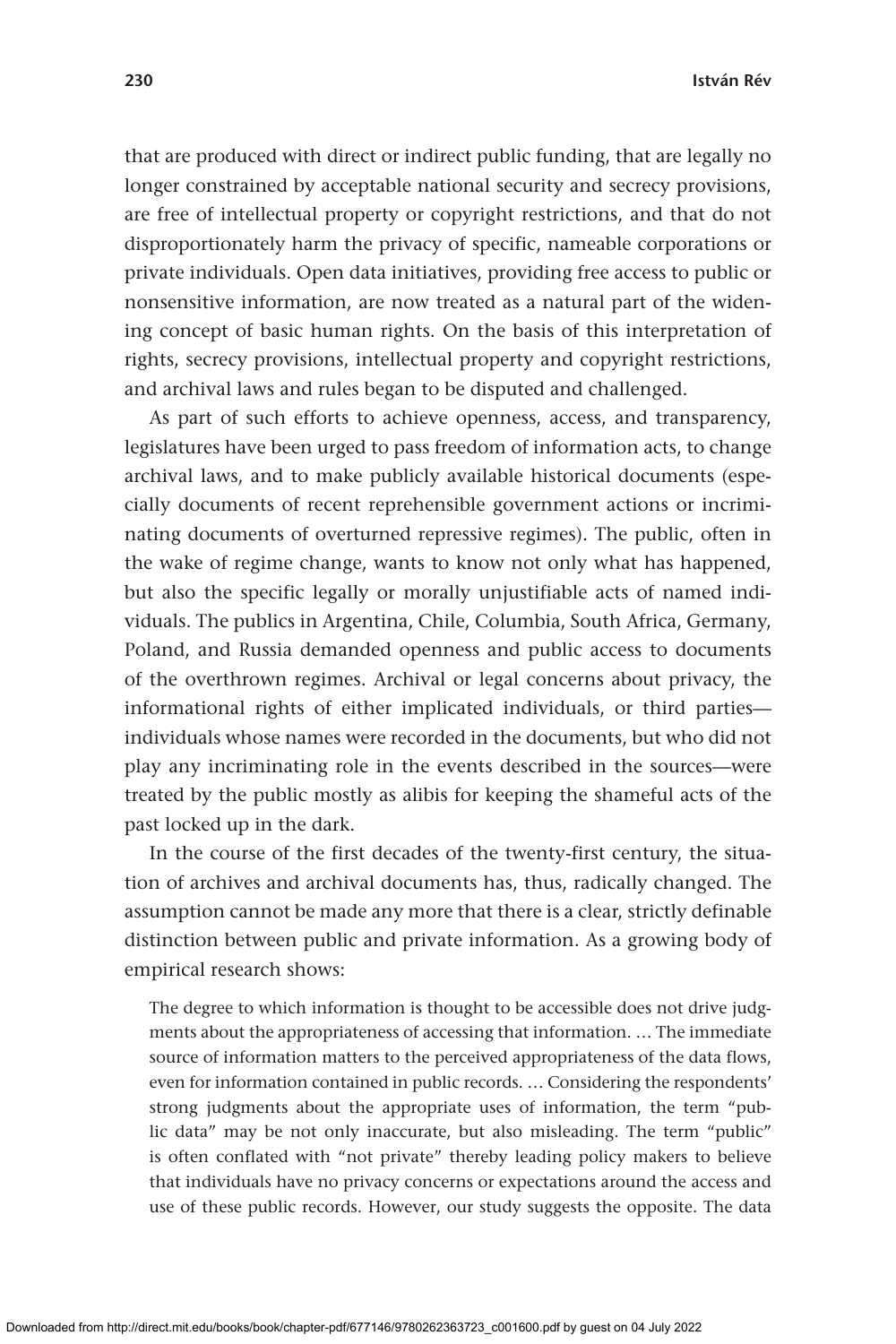presented shows that individuals have deep concerns about who should have access to public records data and how it should be used.<sup>3</sup>

The relative value of information, its contextual meaning and sensitivity, are perceived differently in the open digital era and can have dramatically different consequences than under a previous information regime. The meaning, value, and significance of the documents in the care of the archive could undergo radical changes, depending on changes in the historical, political, and cultural context. For instance, until the dawn of the twenty-first century, one's gender was considered a nonsensitive item of public information, contained in every birth certificate. No longer: in a growing number of countries, individuals have the possibility and the right to choose their gender and to decide to keep that information (and identity) private or public. On the other hand, in some countries, one's sexual orientation, once a highly sensitive private item of information, has ceased to be a personal matter.

Around 1989, at the time of the political changes in Eastern and Central Europe, the archives of the former secret services were treated as depositories of denunciations, the repositories of lies, the material evidence of collaboration. Legislatures and archivists had to weigh the possible harm the accessibility of the obvious lies might cause to the individuals concerned, on the one hand, and the right of the public to get to know the real, until then secret, face of the previous regimes. In radical illiberal states, among them Russia, Poland, and Hungary, so called institutes of "remembrance and national memory," the official agents of historical revisionism, now use these records as reliable historical documents, giving credit to the allegations of the informers in order to denounce historical actors, former members of the democratic oppositions, and present adversaries. Sensitive documents, including medical records, information about past forcible psychiatric treatment (an often-used tool to isolate, lock up, and compromise the adversaries of the autocratic regimes) are now customarily made available to the public as information of genuine "public interest."

The change of the cultural milieu can lead to retroactive redescriptions of the past that, in turn, change the status of archival documents, and thus the way archivists and historians should handle them. Des Browne, the UK Secretary of State for Defence, announced in September 2006:

The Government [plans] to seek parliamentary approval for a statutory pardon for service personnel executed for a range of disciplinary offences during the First World War. … Although this is a difficult issue it is right to recognize the exceptional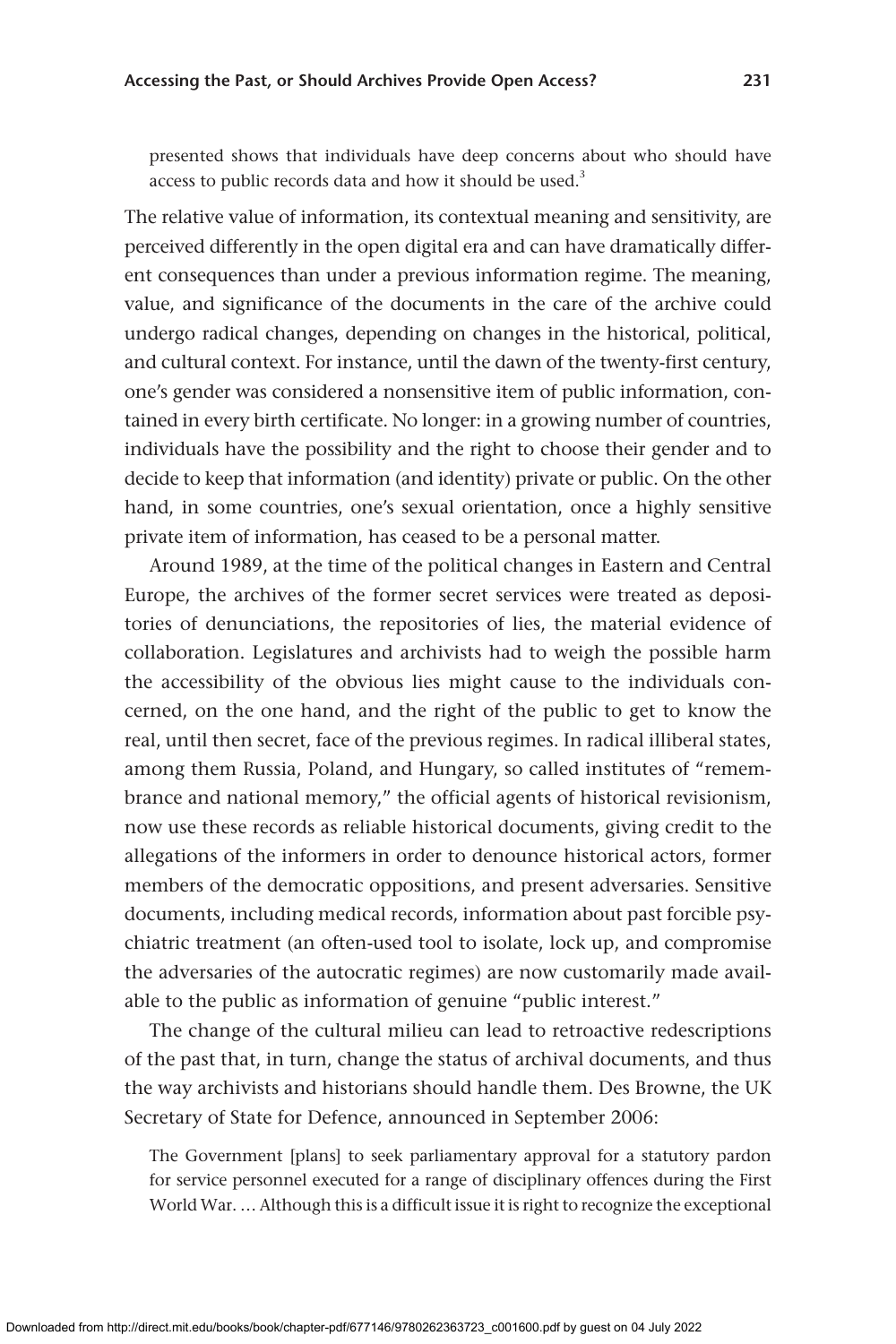circumstances that gave rise to these executions and to show compassion to the families who have had to live with the associated stigma over the years. …

Rather than naming individuals, the amendment will pardon all those executed following conviction by court martial for a range of offences likely to have been strongly influenced by the stresses associated with this terrible war; this will include desertion, cowardice, mutiny and comparable offences committed during the period of hostilities from 4 August 1914 to 11 November 1918. Over 300 individuals from the UK, her dominions and colonies were executed under the 1881 Army Act. We will also seek pardons for those similarly executed under the provisions of the 1911 Indian Army Act. …4

The philosopher Ian Hacking, when commenting on a draft of the bill, a decade before it was finally passed by the British Parliament, asserted that "the author of the private member's bill states that today the men would be judged to be suffering from post-traumatic stress disorder and to be in need of psychiatric help not execution."<sup>5</sup> The new bill changed the status of both the dead and also the documents related to them: for about ninety years they had been treated as traitors and/or deserters, the documents of their story as part of military history, including legal documents of court martial procedures. As the law redescribed them as sick persons, victims of post-traumatic shock syndrome, the related documents should be treated (at least in part) as medical records, sensitive medical information, and handled as such in the archive. Different jurisdictions treat protected health information differently, providing privacy protection even for the dead for a varying period, sometimes well beyond the 50 years mandated under the Health Insurance Portability and Accountability Act (HIPAA) Privacy Rule in the US.

As Hacking pointed out, the private member's bill had changed not only the status of the dead, but the status and perception of the surviving relatives, and the public at large. In the course of the Great War, court-martialed soldiers were described, treated, and stigmatized as traitors, and most probably the wider public saw them as such. Following the war, after the first literary reflections, such as Erich Maria Remarque's *All Quiet on the Western Front* (adapted to an Academy Award-winning film in 1930), Hemingway's *A Farewell to Arms* or Charles Yale Harrison's *Generals Die in Bed*, became available, the perception could have changed, and the executed soldiers might have turned into conscientious objectors, pacifists, who did the only thing one could expect of sane and courageous people. The law passed finally in 2006 in the British Parliament twisted the story one more time, and medicalized the conscientious objectors into sick individuals, who were not in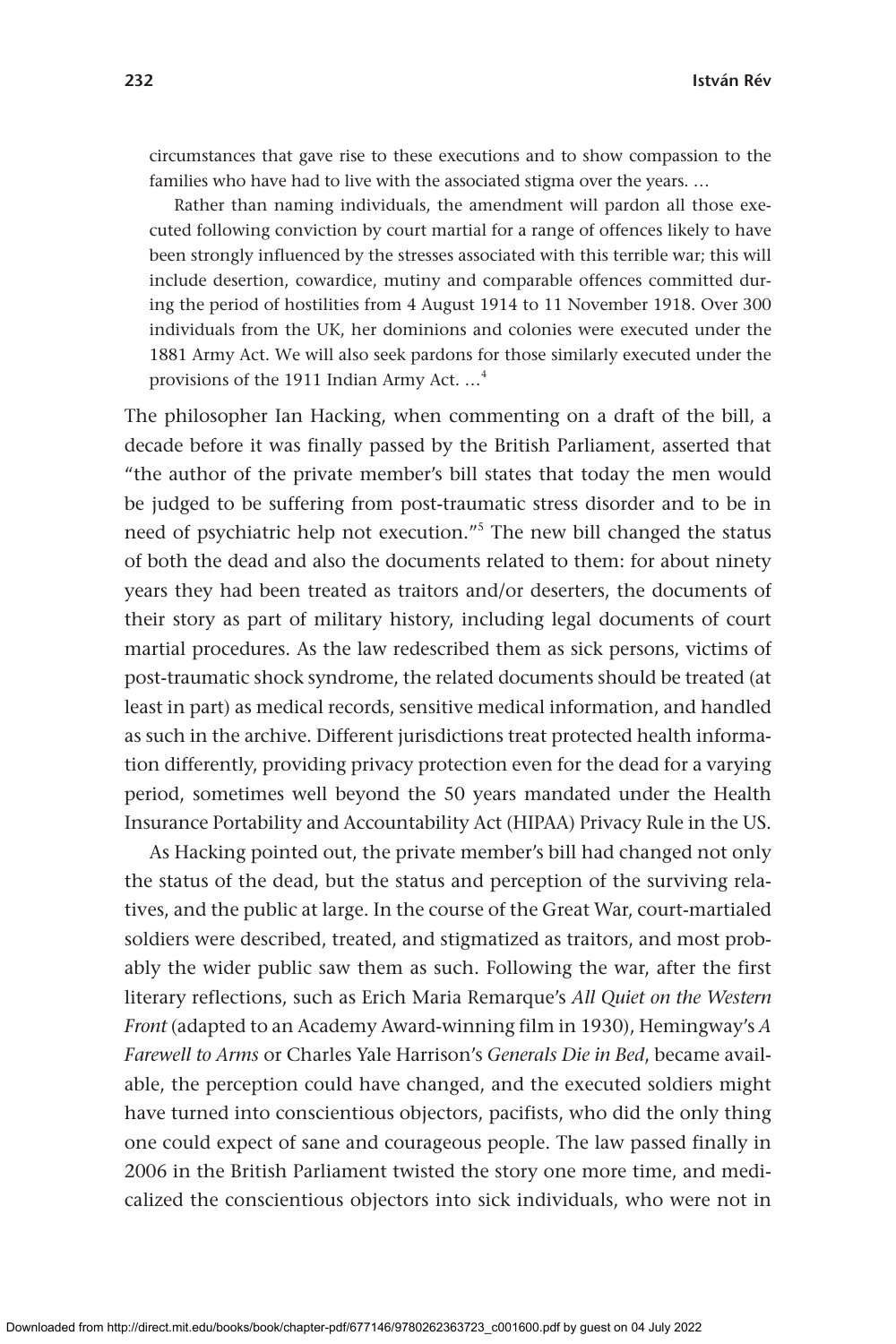charge of their fate, whom the surviving relatives could not remember with a certain pride, but in the best case, with melancholy compassion. This is an instance of retroactive intervention in the past.

In 2012 a historian was confronted with a similar problem, although from the opposite angle of the private member's bill. Sydney Halpern was conducting research on federally funded human hepatitis experiments that ran in the US between 1942 and 1972:

In the process, she has turned up names of many experimental subjects. Halpern had no intention of naming the vast majority of them, especially the mentally disabled and prisoners since they are now considered vulnerable populations. … Her problem was … what to do with the conscientious objectors during World War II who freely agreed to participate in experiments on hepatitis as an option for alternative service: "The COs weren't just research subjects. They were also historical actors making a statement. They were speaking through their actions … I think it's a mistake to apply a no-names convention without considering the situation of particular subjects. Leaving COs nameless robs them of a voice in the narrative—it silences them, and they wanted to be heard."<sup>6</sup>

\*\*\*

In 2013, my archive, the Open Society Archives, one of the largest repositories of grave violations of human rights, received a letter from a Rwandan woman who was living in the US. Fearing deportation based on an archival description on our website, she demanded that her name be erased from the online finding aid. As part of our human-rights related film collection, our archive holds a copy of a short BBC documentary, *Rwanda, Master Conform*, directed by a British journalist, Lindsey Hilsum, who lived in Rwanda during the first weeks of the genocide.<sup>7</sup> She decided to return to Rwanda to investigate the fate of the people she once knew. The film features interviews with former acquaintances, some of them in an internment camp, among them a woman, who tells the reporter in French—subtitled in English—that she had been accused of having taken part in the genocide. The detailed archival description included both the names of the interviewees and a short summary of the interviews. The film was shown on the BBC. In the letter demanding the erasure of her name, the woman claimed that although she told the reporter that she had been accused of genocide, she was innocent, but now in danger of deportation from the US.

We knew that only a tiny minority of the perpetrators had been identified in Rwanda. We also knew that people with questionable pasts managed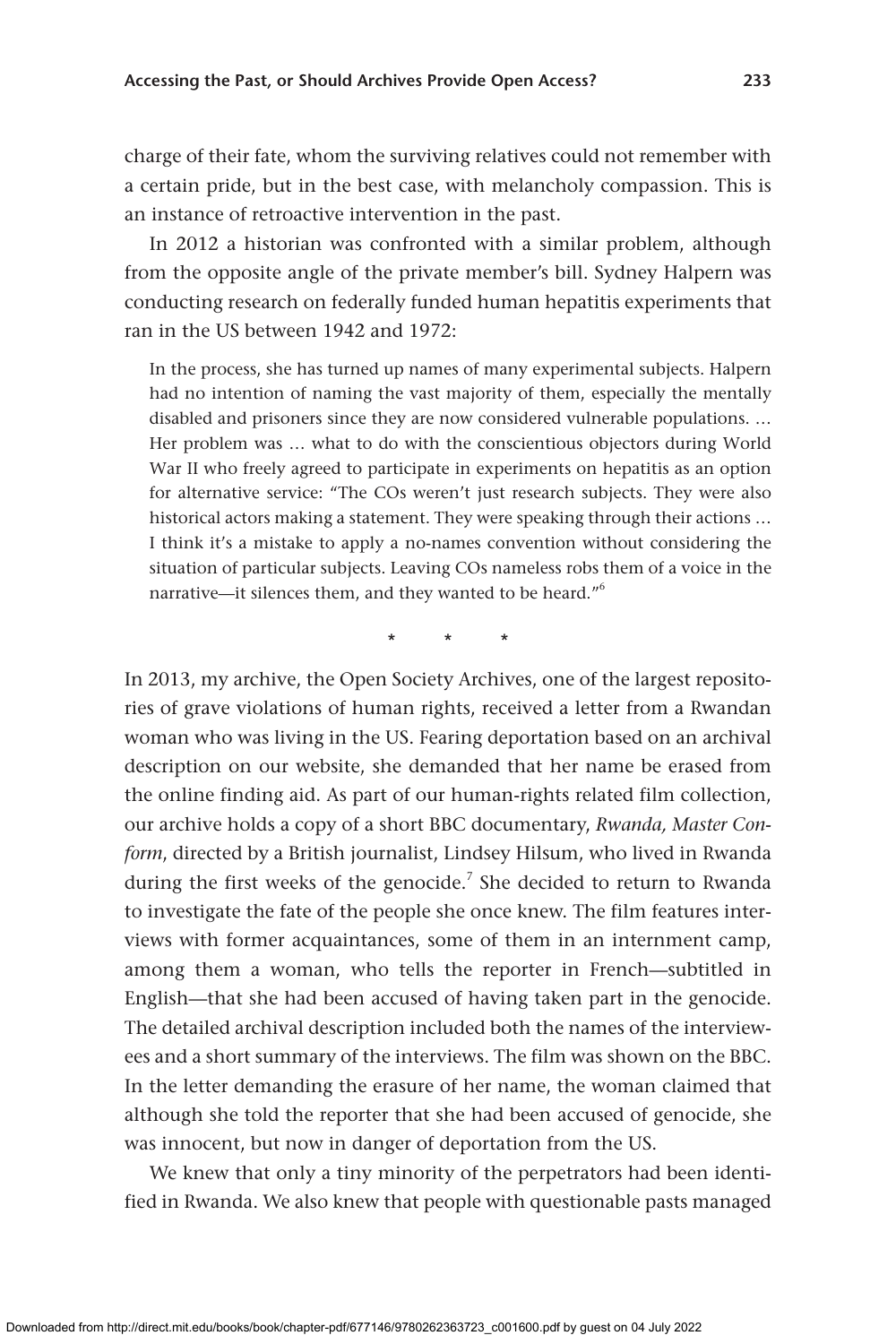to receive entry visas to the US, among them another woman who had received permission to enter the US; but when it was discovered that the Rwanda Gacaca Courts had convicted her for human rights violations in absentia, the US authorities deported this second woman back to Kigali in November 2011. Still, after careful consideration, the Archive decided to remove this woman's name from the description because archives, although custodians of information about the past, are not legal authorities, and thus cannot—when describing documents—judge or implicate individuals.

This was an unusual case: it was the subject herself, answering a question from the filmmaker, who stated that she had been accused of genocide. As Judge Posner of the United States Court of Appeals for the Seventh Circuit stated in a ruling in 1993, it is not easy to "bury the past" by claiming invasion of privacy when information comes from the public record.<sup>8</sup>

According to the UK's Rehabilitation of Offenders Act (1974), some, mostly relatively minor, criminal convictions can be ignored after a defined rehabilitation period.<sup>9</sup> Serious crimes, though, punished with over four years in prison—even according to the 2014 amendment of the Act—cannot be considered "spent," and thus cannot be erased from the records.

This Rehabilitation of Offenders Act has been considered one of the precursors of the so-called and now-prevalent "right to be forgotten." From the early 2000s, activists of strict privacy protection have been arguing for the "right to be forgotten" to be treated as a basic human right. Advocates of free speech, on the other hand, have reason to fear that a broad interpretation of the right might lead to suppression of free speech and to a widening censorship of the internet. In 2014, the Court of Justice of the European Union decided in one of its rulings that "if, following a search made on the basis of a person's name, the list of results displays a link to a web page which contains information on the person in question, that data subject may approach the operator directly and, where the operator does not grant his request, bring the matter before the competent authorities in order to obtain, under certain conditions, the removal of that link from the list of results."10 Although the ruling invoked respect for private and family life, besides the requirements of protecting personal data, the decision of the court was widely interpreted as upholding the right to be forgotten, even without explicit reference to this right.

Indeed, according to the General Data Protection Regulation (GDPR) adopted by the European Union (and enforced since May 25, 2018), "data subjects" have the right to request erasure of personal data related to them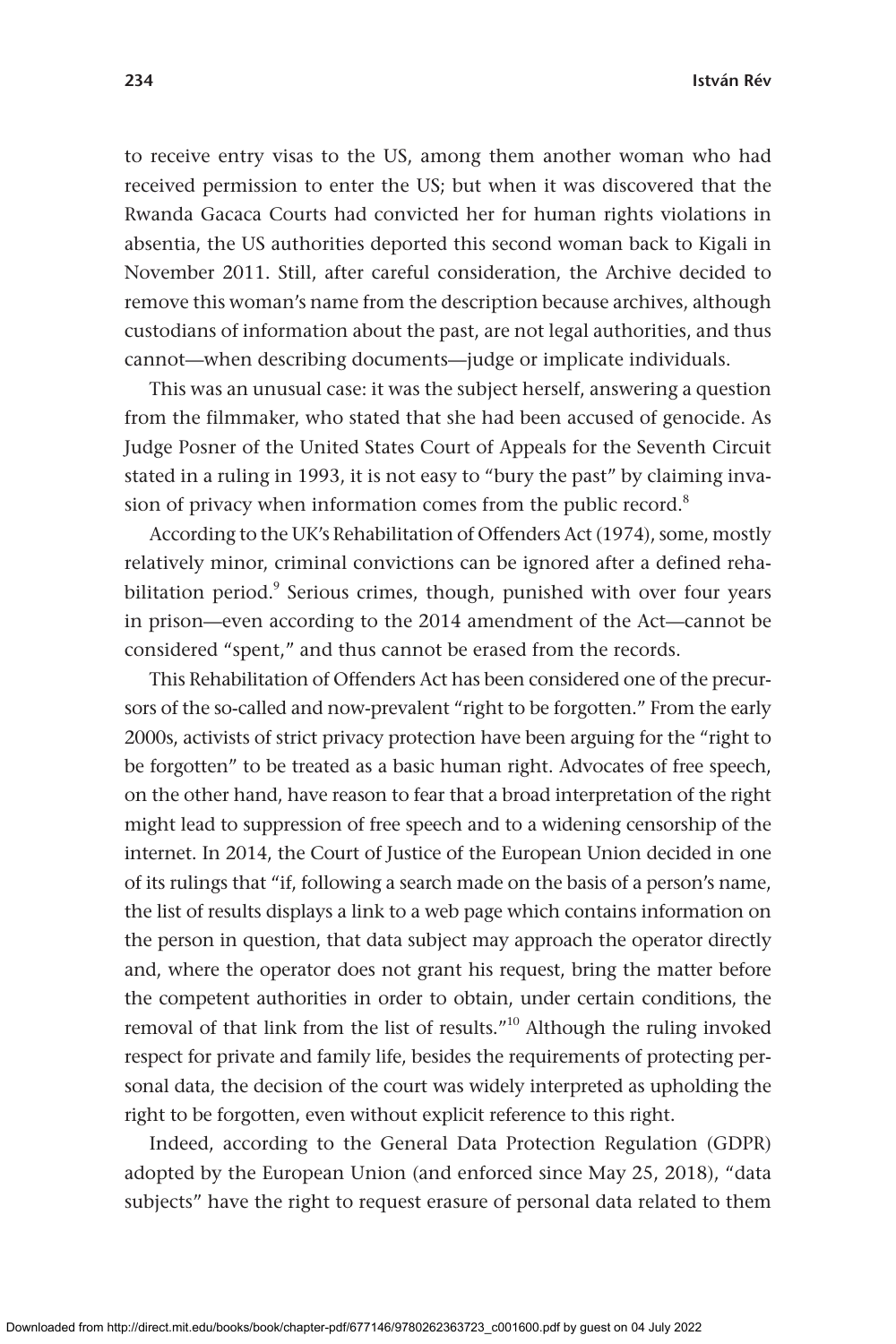on certain defined grounds. The "right of erasure" is similar to but more limited than the right to be forgotten:

Personal data must be erased immediately where … the data subject has withdrawn his consent and there is no other legal ground for processing, the data subject has objected and there are no overriding legitimate grounds for the processing. … The controller is therefore on the one hand automatically subject to statutory erasure obligations, and must, on the other hand, comply with the data subject's right to erasure. In addition, the right to be forgotten is found in Art. 17(2) of the GDPR.

The right to be forgotten is not unreservedly guaranteed. It is limited especially when colliding with the right of freedom of expression and information. Other exceptions are if the processing of data which is subject to an erasure request is necessary to comply with legal obligations, for archiving purposes in the public interest, scientific or historical research purposes or statistical purposes or for the defence of legal claims.<sup>11</sup>

Between May 2014 (the ruling of the Court of Justice in a case against Google) and March 2019, Google received more than 3 million erasure requests, and decided to remove 780,265 search results from its search engine.<sup>12</sup>

Based on the precedent established by the 2014 ruling of the Court of Justice of the European Union, a case is now pending in front of the Court in Luxembourg. In this case, the French data regulator is seeking to extend the right of state authorities to request so-called data controllers, such as Google, to erase information deemed unacceptable for state authorities. Extending the applicability and interpretation of the 2014 ruling, so as to include state actors, might have far-reaching consequences for freedom of information. Thomas Hughes, the executive director of Article 19, an NGO that monitors free speech, claimed that

This case could see the right to be forgotten threatening global free speech. European data regulators should not be allowed to decide what internet users around the world find when they use a search engine. The [court] must limit the scope of the right to be forgotten in order to protect the right of internet users around the world to access information online. … If European regulators can tell Google to remove all references to a website, then it will be only a matter of time before countries like China, Russia and Saudi Arabia start to do the same. The [ECJ] should protect freedom of expression, not set a global precedent for censorship.<sup>13</sup>

\*\*\*

The GDPR contains provisions related to archives, and provides certain exemptions and derogations in cases of personal data processed for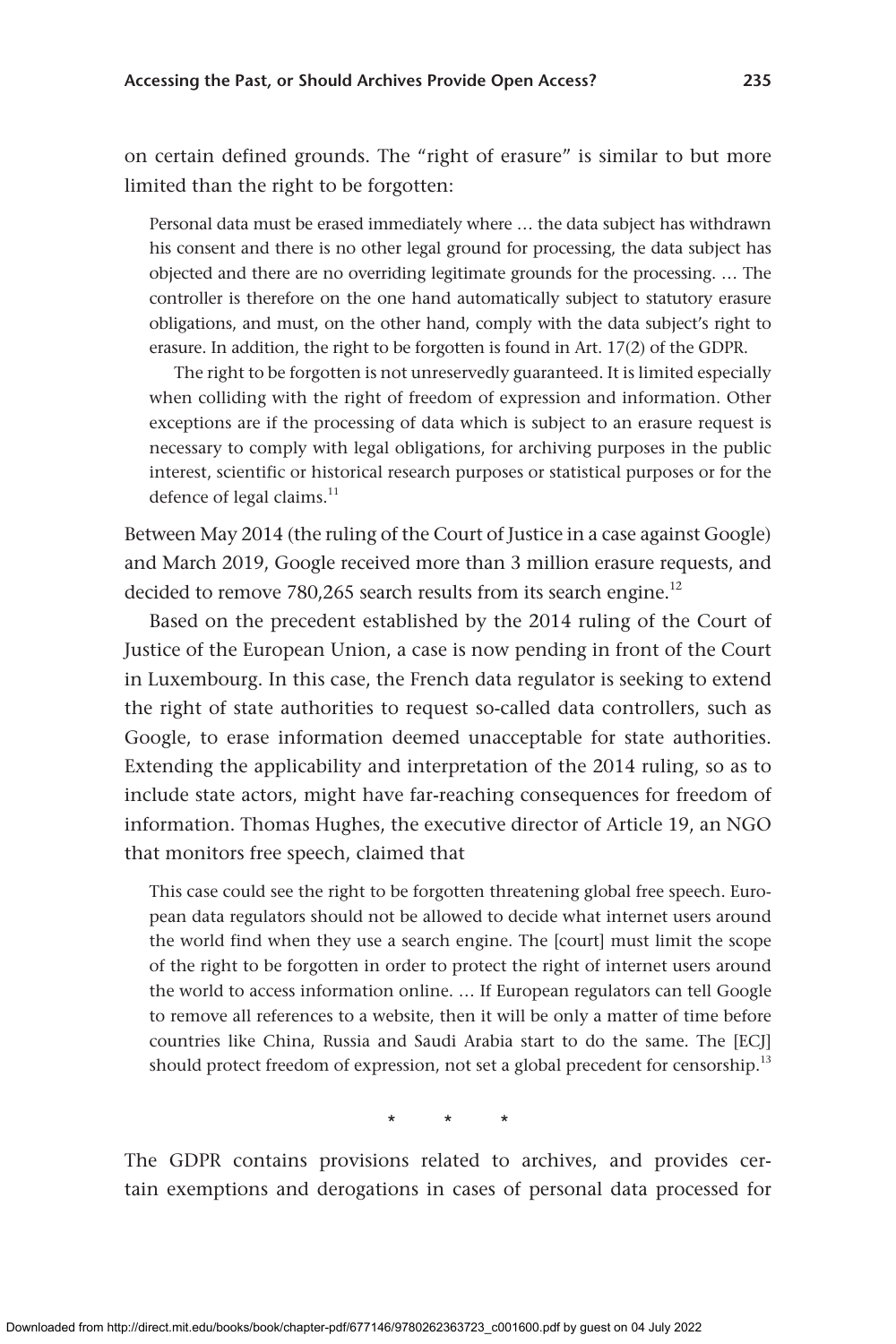archiving purposes. $14$  Still, as far their freely and globally available digitized documents are concerned, archives should be considered data controllers, for according to the definition of "data controller" under Article 4 of the Regulation: "controller means the natural or legal person, public authority, agency or other body which, alone or jointly with others, determines the purposes and means of the processing of personal data."15

Archives exist not only for collecting, storing, and preserving documents but also in order to make the documents available, retrievable, and usable for all those who—for whatever reason—decide to study, consult or scrutinize the documents deposited in the archive. Archives should thus provide retrievable access to the documents they keep. However, the way the documents can be accessed makes an important difference of type, rather than just of degree. Electronic copies of documents accessible on the website of the archive become available without control to the public at large, for anyone, without the mediation of a known (re)searcher, who could and should bear ethical and moral—not just legal—responsibility for the way personal data are made public in (print or electronic) publication. While it is in the public interest that (historically, socially, economically, legally, and so forth) relevant information—even that containing named, identifiable individuals—should become available, it is also in the public interest that archives should retain their status as trusted institutions.

Trust depends not only on the respect *des fonds*, the guarded and provable authenticity and integrity of the documents in the archival collection, but on the demonstrated care with which the archive also handles sensitive personal information. Records of the same provenance should not be mixed with documents of a different provenance, since without the context in which records were created, the original intention or meaning of the records would, supposedly, be lost. As Anne J. Gilliland-Swetland puts it: "the principle of provenance has two components: records of the same provenance should not be mixed with those of a different provenance, and the archivist should maintain the original order in which the records were created and kept. The latter is referred to as the principle of original order."16 Trust springs from the assumption that the archive preserves the authentic documents, guarding their integrity, and would not "deaccession" or destroy them. It comes from an understanding that the archive makes such items retrievable but would not mishandle sensitive personal information either; that it would handle them in a legally and ethically foreseeable way.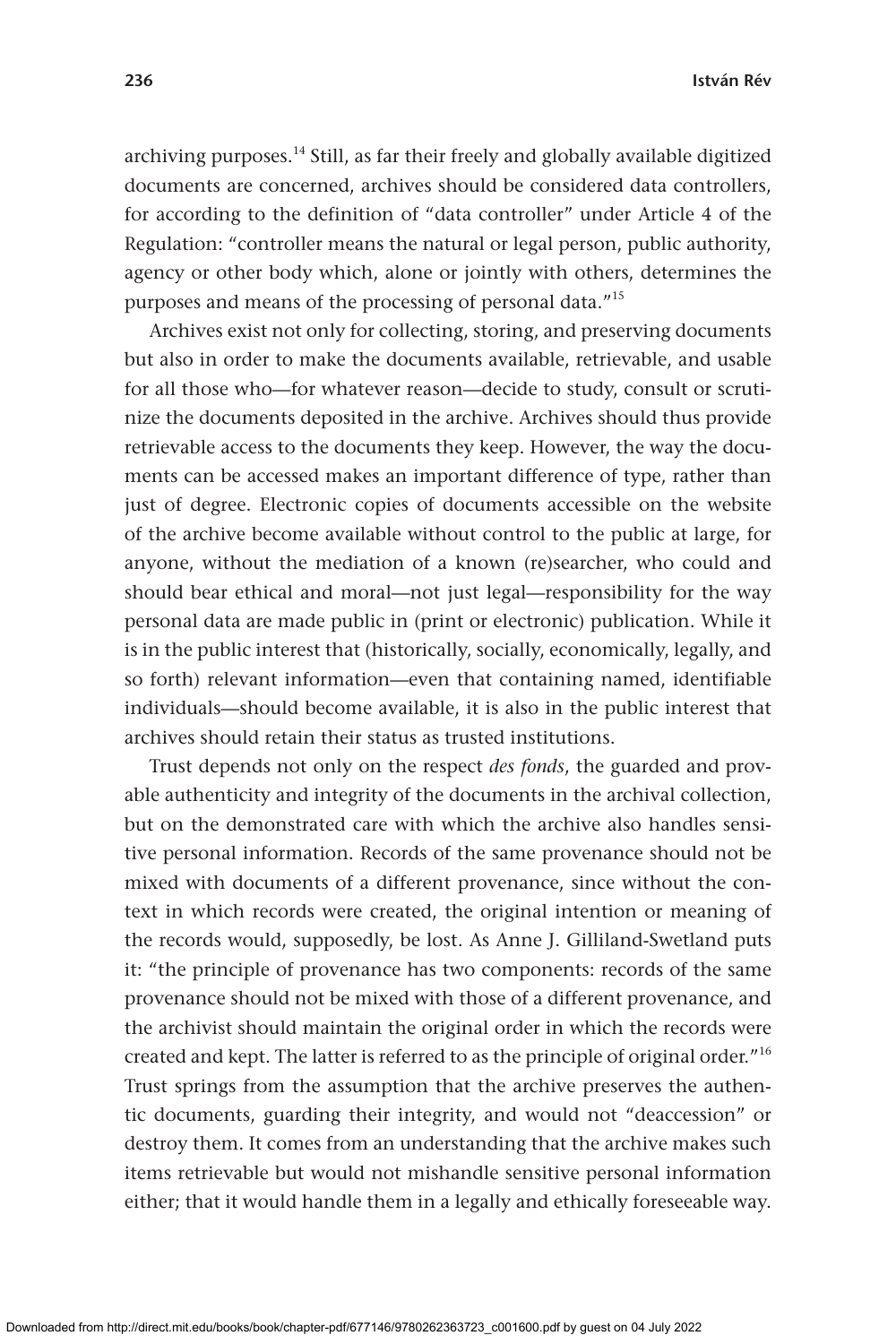In the spirit of its responsibility to the public, the Archive should make the documents, unrestricted by the donor, but containing sensitive personal information related to third parties and nonpublic figures, available on their premises, while exercising great care and discretion when making personal information openly and freely available on its websites. Archives are expected to engage in a never-ending balancing act between their responsibility to the public, which has the right to know, and to private individuals, who have the right to be protected.

My archive has two large Russian collections that demonstrate this dilemma: the so-called Red Archive of official reports by Soviet party and government sources, and the "Samizdat Archive," containing unofficial, underground documents produced by generations of anti-Soviet opposition. Documents in the "Red Archive" mention the name of a Russian psychiatrist, who, in the official sources "having betrayed his country," defected from the Soviet Union in order to live in the West. The name of the same person surfaced in samizdat publications, as one of those who had been engaged in the forcible psychiatric treatment of members of the opposition, and who having arrived in London as a self-styled critic of Soviet psychiatry, was offered a position at the famous Tavistock Clinic.

As it is the obligation of the Archive to preserve the integrity of the documents, it is unimaginable to redact the name in either of the collections. Whenever a researcher wants to consult one or both sources, the archive does not anonymize the documents. Being neither able nor inclined to judge the authenticity of the claim in any of the documents, the Archive does not and should not take a stand in the truthfulness of the sources.

Indeed, since we are the custodians of one of the largest propaganda archives in the world<sup>17</sup> our repository is obviously full of unsubstantiated claims, *ad hominem* accusations, and blatant lies about identifiable private citizens, not just public figures. The Cold War was fought with mutual lies and fantasies, the fabrications are the authentic sources of the times, as the title of a collection of essays on Cold War science says: *How Reason Almost Lost Its Mind*. 18 In lies there lies the truth.

The Archive is also the repository of forensic documents, testimonials, witness reports, the sources of which—victims, witnesses, accidental observers—could suffer retribution, even grave physical harm, were their identities made public. As we are an archive of both recent history and recent violations of human rights, tens of thousands of people implicated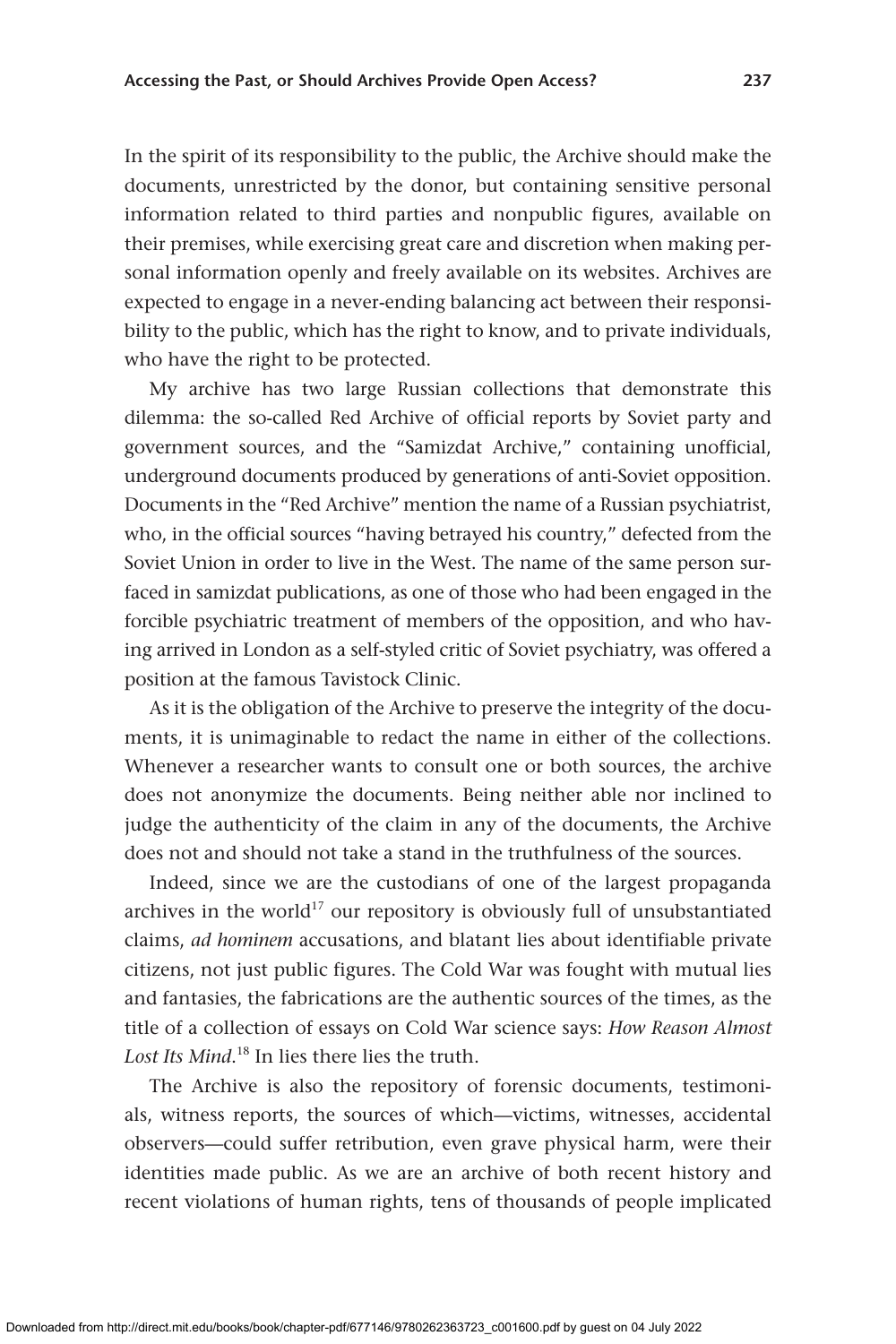in the documents under our care are still alive, among them victims and witnesses of mass rapes of Bosnian women or mass atrocities during the Balkan war in the 1990s. The Archive is obliged to protect not only the informational rights of private citizens but also the complete anonymity of legal and forensic sources.

There are in fact whole groups of archival documents in our repository, such as the antemortem questionnaires used in the course of the exhumation and identification of the victims of the Srebrenica massacre, that it would be ethically improper to make public, even in an anonymized form. Relatives can consult the documents, and researchers the anonymized sources—that contain sensitive personal information—but out of respect for the victims of the tragedy and their relatives, it would be unacceptable to make even the redacted documents public, or to upload them to the public web.

\*\*\*

The authority of the archive as an institution traditionally rests on trust in the authenticity and integrity of the documents housed inside the walls of the archive, as well as trust in the integrity of the archivists, the custodians of the documents. From 1840 onward, the notion of archival integrity has been based on and connected to the principle of the chain of custody, the chronological documentation of the movement of the records, and the principle of provenance, which stipulates that records that originate from a common source are kept together, if not physically, at least intellectually with the help of the archival finding aids, in order to prove and to substantiate the authenticity and integrity of the records.

The archive, however, in the course of its daily routine of professional archival work endangers the authenticity and integrity of the documents; the archive could not exist without harming the integrity of the documents that it keeps. The institution that is supposed to guard the privacy and the information rights of people, especially of private persons, whose names and acts are recorded in the sources, contributes every single day to the violation of these rights.

Even in traditional archives, documents did not remain completely unaltered. Keepers of the archives, minor officials, monks, scribes, learned antiquarians copied, rescribed, translated, and annotated the documents. The Library of Alexandria, one of the first known archives—in Ptolemaic Alexandria, the librarian, "the guardian of the books" was considered to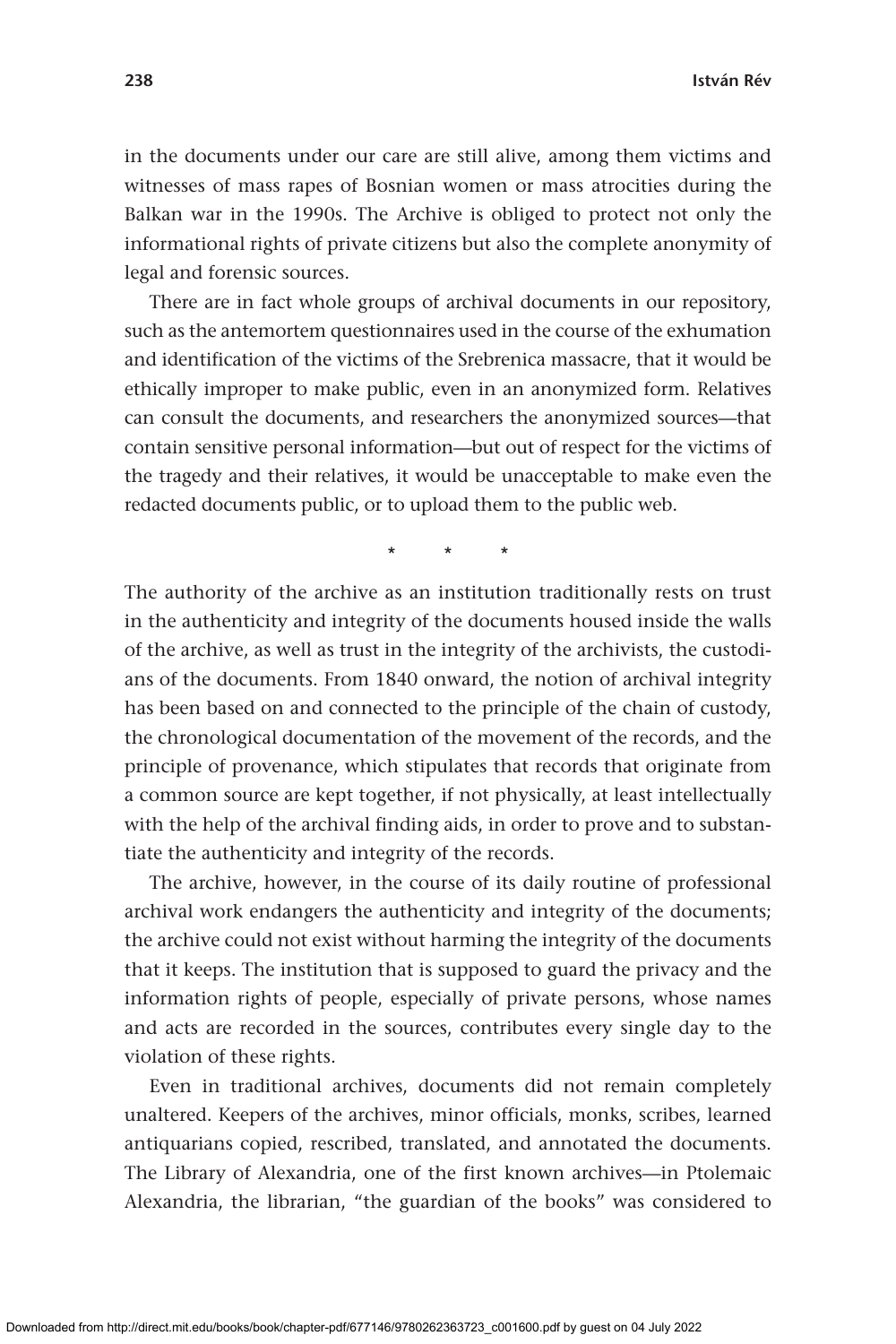be the "keeper of the archives"—contained tens of thousands of papyrus scrolls, a large number of which were confiscated from the ships in the harbor of the city and copied in the library, after which the copy was given back to the owner. In the course of copying the original, the text was frequently altered, involuntarily, as a mistake of the scribbler, or consciously in order to "improve" the original. The archivists or philologists ("the lovers of words") of the Ptolemaic museum were engaged in conserving, "rectifying," restoring a past (corpus) that had, supposedly, become altered, distorted, contaminated, or corrupted. In the words of the philologist Daniel Heller-Roazen, the practice, the guiding consideration, the figure of the library (of Alexandria), the notion of the library and the archive, demonstrates and stands for the understanding "of history as catastrophe."<sup>19</sup> The ongoing daily activity of the Archive is a heroic attempt to preserve or restore the presumed "the original," and to prevent the worst from happening: the flood, fire, invasion of mice or worms, sudden technological changes, digital decay, and so on, that make retrieval impossible.

Libraries and archives have been set up in order to collect under one roof, and thus preserve, otherwise dispersed texts: to prevent the disappearance and destruction of important records. The materiality of the documents has always been highly vulnerable: the majority of the papyrus scrolls of the Library of Alexandria most probably would have disappeared even without the fire that allegedly destroyed the library. Papyri survive more than two or three hundred years only in exceptional climatic circumstances, and even then, bugs and mice might finish off what the climate left intact. Papyri, like other manuscripts, had to be copied in order to be preserved, the corrected documents then often became reattributed, and named individuals in the copied documents reappear in new contexts with the possibility of their deeds being redescribed, thus posing new concerns for privacy.

Archives have never been completely immune from the suspicion of having forged documents in the interests of the archives, external authorities, or private individuals. Monastic archives in the West started with massive selective remembrance, by discarding documents deemed contrary to the interests of the monastery, or by producing fake documents to strengthen the spiritual, legal, or economic standing of the house. The forgeries implicated benefactors, legal heirs, dead or still alive, and their past deeds. Revisiting and rectifying the past was a double process of creation and destruction. In most cases, the original documents were destroyed in order to cover the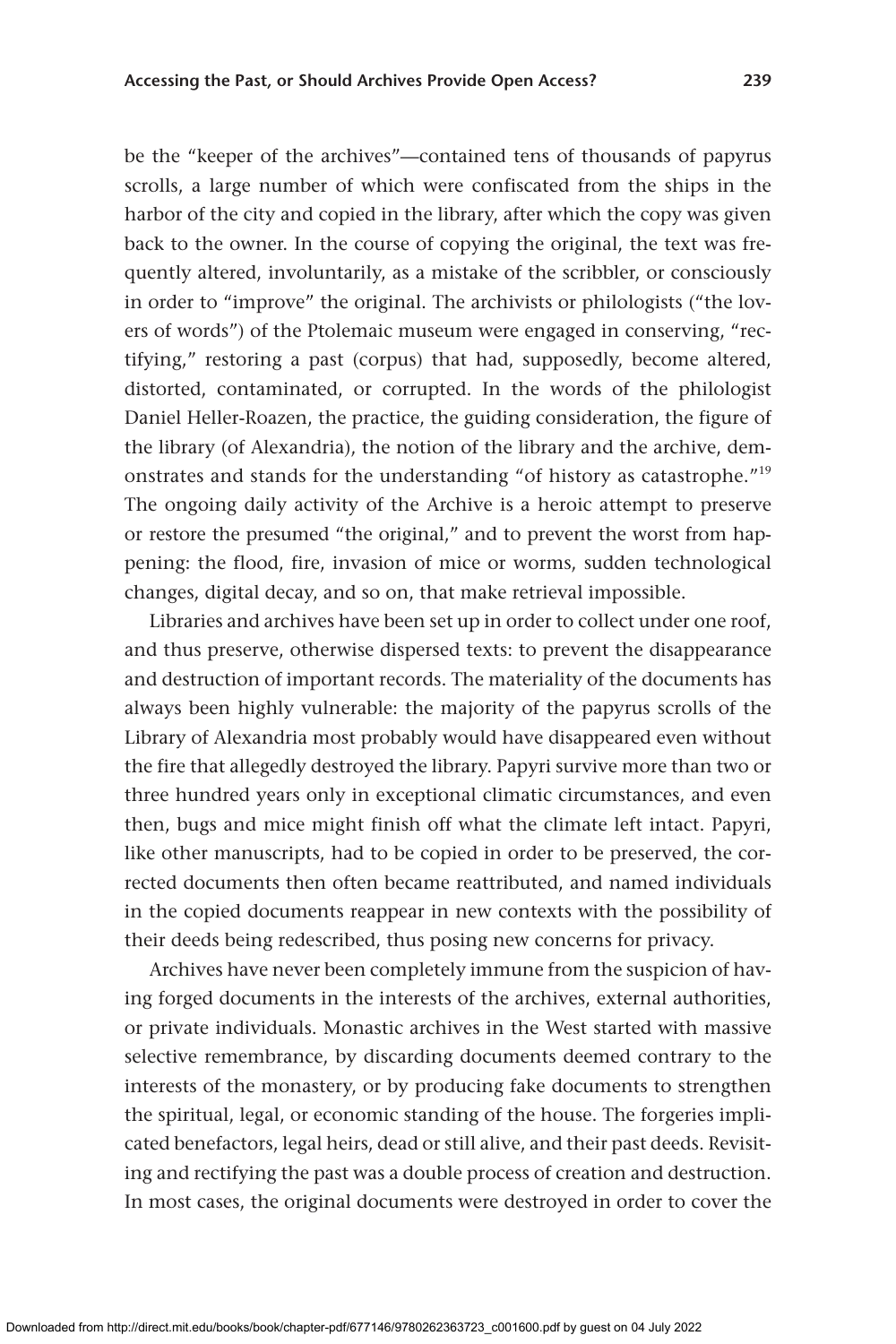traces of alterations. The archive of the Abbey of St. Denis, which reaches "back to the dawn of institutional archival formation, was systematically pillaged and destroyed [already in the eleventh century] in order to build from its fragments a more useful and appropriate past," to make alternative interpretations inaccessible. $20$ 

As the documents in the archive have always been prone to both material and textual deterioration, they had to be moved, reshelved, reboxed, transcribed, altered, reattributed and, in consequence, recontextualized. With the emergence of digitization, however, dangers to authenticity and privacy became more pervasive. Digitization might affect the text and its readability as the yet far-from-perfect optical character recognition software cannot faithfully recognize the printed text, the manuscript or longhand. My archive has contracted unemployed Cambodians to fix digitized and OCR-ed text collections, but the nonnative, though highly conscientious, English readers came up with versions that barely resemble the originals.

Digitized information is always in movement: from one server to another, from one format to another, uploaded to the cloud and then copied, and stored on multiple servers. Cloud architectures necessitate the replication of data, which are in constant, automated movement from one location to another, without the consent or the knowledge of the administrator, the data specialist or the archivist.<sup>21</sup> Multiple storage locations increase the leakage of data, which could become public even without the malicious efforts of unfriendly hackers.

Archivists working in a digital environment are confronted, then, with the so-called Collingridge dilemma, named after the British academic, David Collingridge, who came to the conclusion that "when change is easy, the need for it cannot be foreseen; when the need for change is apparent, change has become expensive, difficult and time consuming."<sup>22</sup> Archivists are not able to foresee the impact of technological changes on issues related to privacy. Had they been able to understand the future implications at the time when the new technologies were introduced, before they became embedded and widely distributed, there would then still have been a chance to take into consideration such concerns, and to modify the technology or its parameters. By the time the full impact of the new technology became apparent, however, it was too late: there are now strong corporate and/or political forces with vested interests in the insistence on keeping such profitable technologies, even when they have obvious high social costs.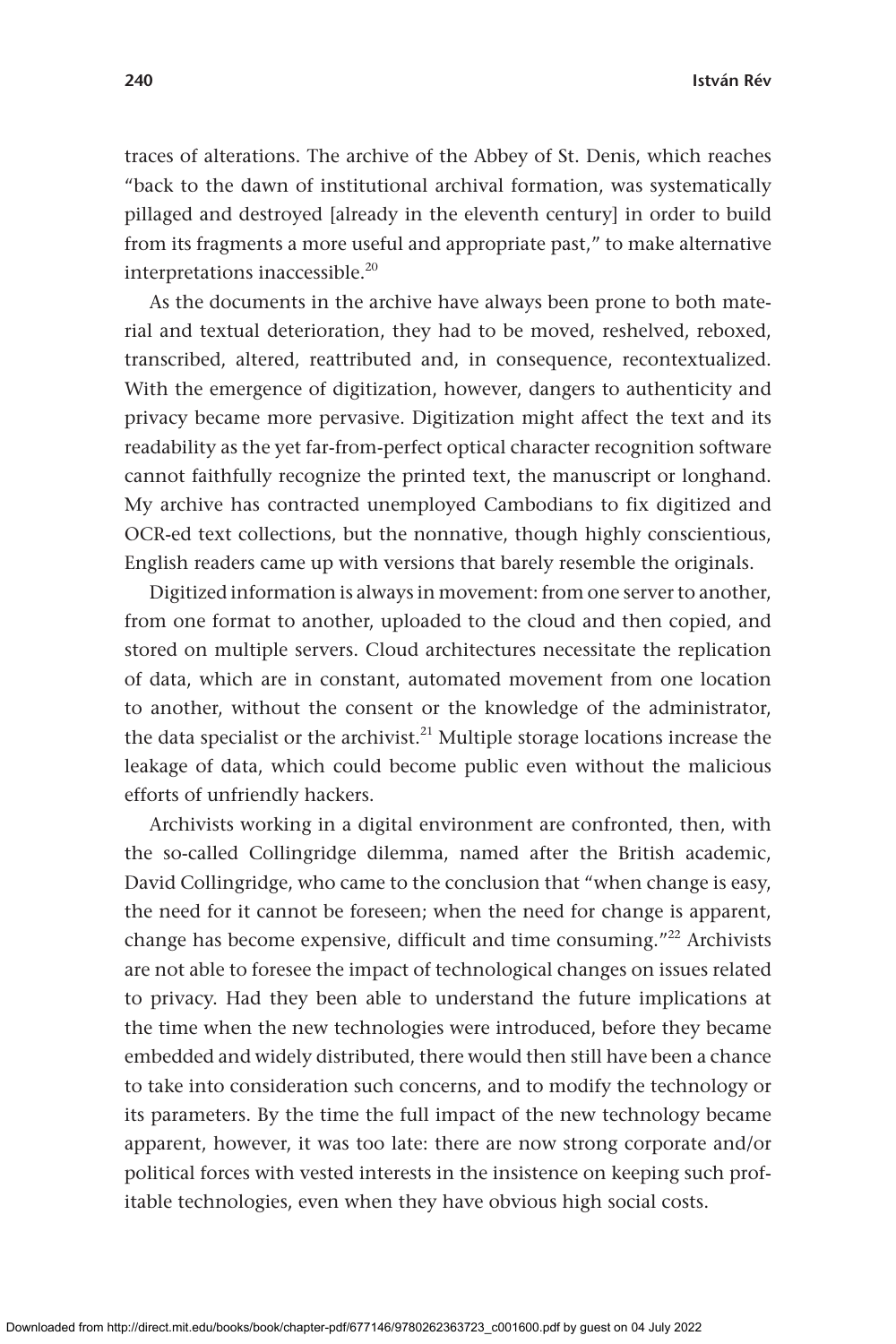Digitized archival documents could be connected to the holdings of other archives that store specialized data, placing the original documents and their subjects in a new and completely different frame. Descriptive documents can now be related to sensor or geospatial data, radio-frequency identification, social data to images obtained from surveillance cameras, and data originating from the Internet of Things. Billions of individuals voluntarily provide, share, and transmit data that finally end up on the servers of a few big data companies, state or private surveillance organizations. Relating and connecting archived records, and data coming from different—historical, social, commercial, surveillance—repositories, results in a deep layer of recursivity: the collectors or keepers of the original records are not able to predict where the aggregation of the data might lead. For, "when analysts can draw rules from the data of a small cohort of consenting individuals that generalize to an entire population, consent loses its practical import."<sup>23</sup> Indeed, information related to specific individuals that seems harmless from the perspective of the Archive, "may implicate others who happen to share … observable traits that correlate with the traits disclosed."24

\*\*\*

Archives are institutions entrusted with the task of collecting and preserving records, even when recognizing that preservation and conservation endangers the very documents that the archive was meant to save for posterity. Archives are responsible for protecting the privacy and information rights of those mentioned and implicated in the documents; however, the archival workflow itself undermines the safeguards that are supposed to provide privacy protection. For a historian, some of the most important data are (or used to be until recently) the set of proper names, names of individuals, connected to certain events, since "sentences containing proper names can be used to make identity statements which convey factual and not merely linguistic information," as the philosopher of language John Searle stated.<sup>25</sup>

In a specific and limited sense, there is no difference between the natural sciences and the historical profession: both require experiments that can be repeated and then checked, verified, confirmed, or falsified using the same data.

Since the end of the 1960s, when Searle wrote his essay, the situation has changed: in the contemporary world, aggregated sets of metadata, including geospatial information, provide factual information on the basis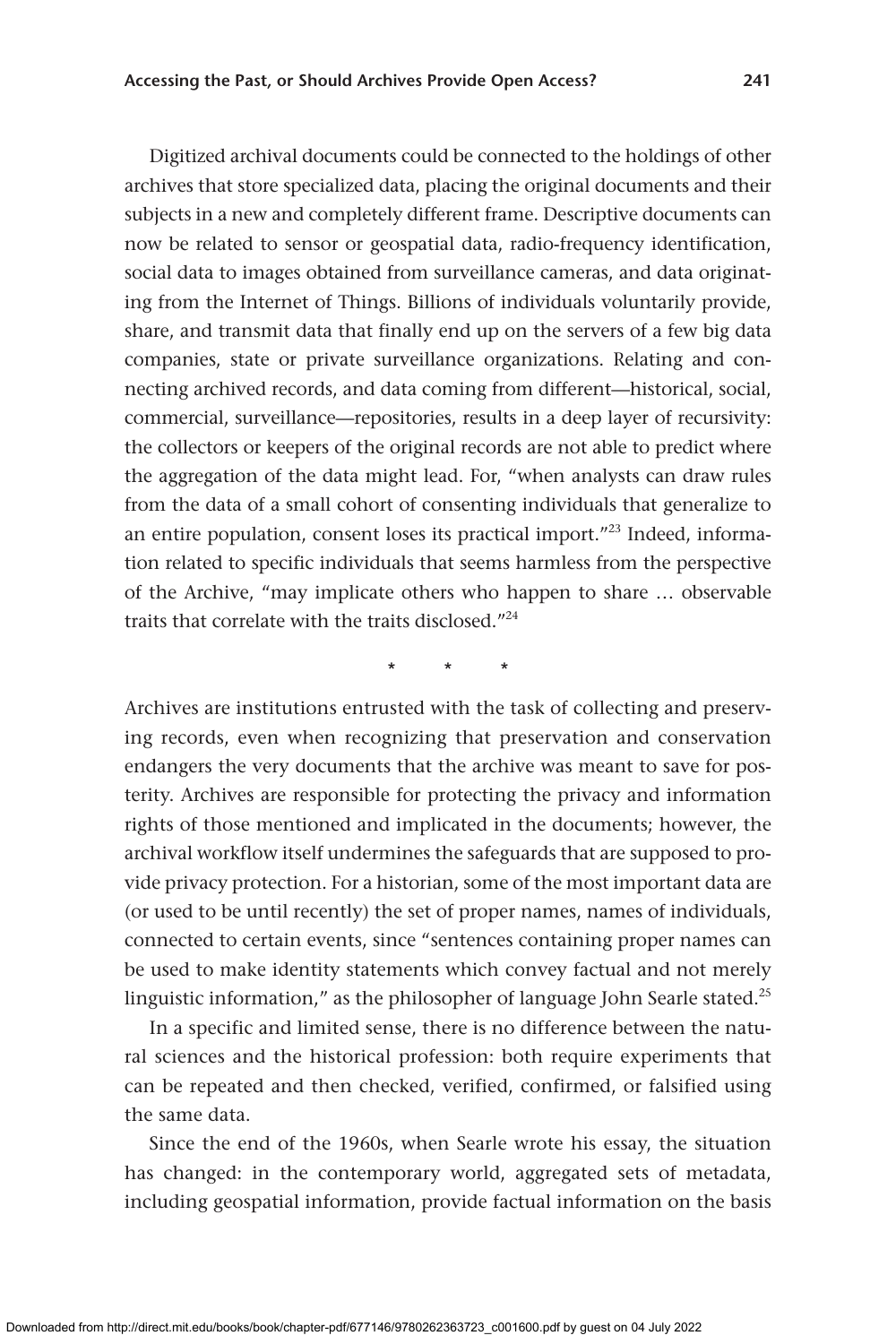of which identity claims—even without mentioning the name—could be made. Still, "the thread of Ariadne that leads the researcher through the archival labyrinth is the same thread that distinguishes one individual from another in all societies known to us: the name."<sup>26</sup>

While, for data companies, specific information and traits are more important than proper names because personal identities can be reconstructed from cross-referenced data without knowing the name of the user (for Google, the personal name is just noise), historians go back to the archives, sources, and documents to find and check the names in order to analyze them one more time in a new context. Proper names are rigid designators (that is, in every possible world they designate the same person). If, in the effort to protect personal data privacy, archivists were to start erasing names, anonymizing documents, they would prevent historians from practicing their profession.

\*\*\*

Archives are thus trusted custodians, appointed by the present on behalf of future generations, but functioning in such a way that fulfilling one part of their mandate—protecting privacy—would force the archive to delete larger and larger parts of its collection; to limit the period of data retention, to prevent connections between metadata sets, and in this way to make the work of the researchers more difficult and complex, or even impossible. Archives are trafficking in sensitive, dangerous material. Newly available digital technology, the ease and carelessness of voluntary, individual data production, the willingness of individuals to sell themselves by offering their data free to huge, nontransparent, data monopoly companies, in the business of targeted advertising or data mining ("if something is free it must be you that is being sold")<sup>27</sup> makes the archived material highly explosive. Surveillance and intelligence organizations, and obviously commercial data companies, are able—and willing—to collect all the data digitally produced by anyone, including archives. Although millions, even billions of individuals are voluntarily willing to share with the wider public even sensitive personal information on social networking sites, this does not absolve archives from their responsibilities as institutions of trust. Individuals with information kept in the archives have the right to expect trusted institutions to handle their information according to widely shared public norms, despite the private practices of the same individuals. Even in the midst of rapid technological change, archives cannot disregard the norms that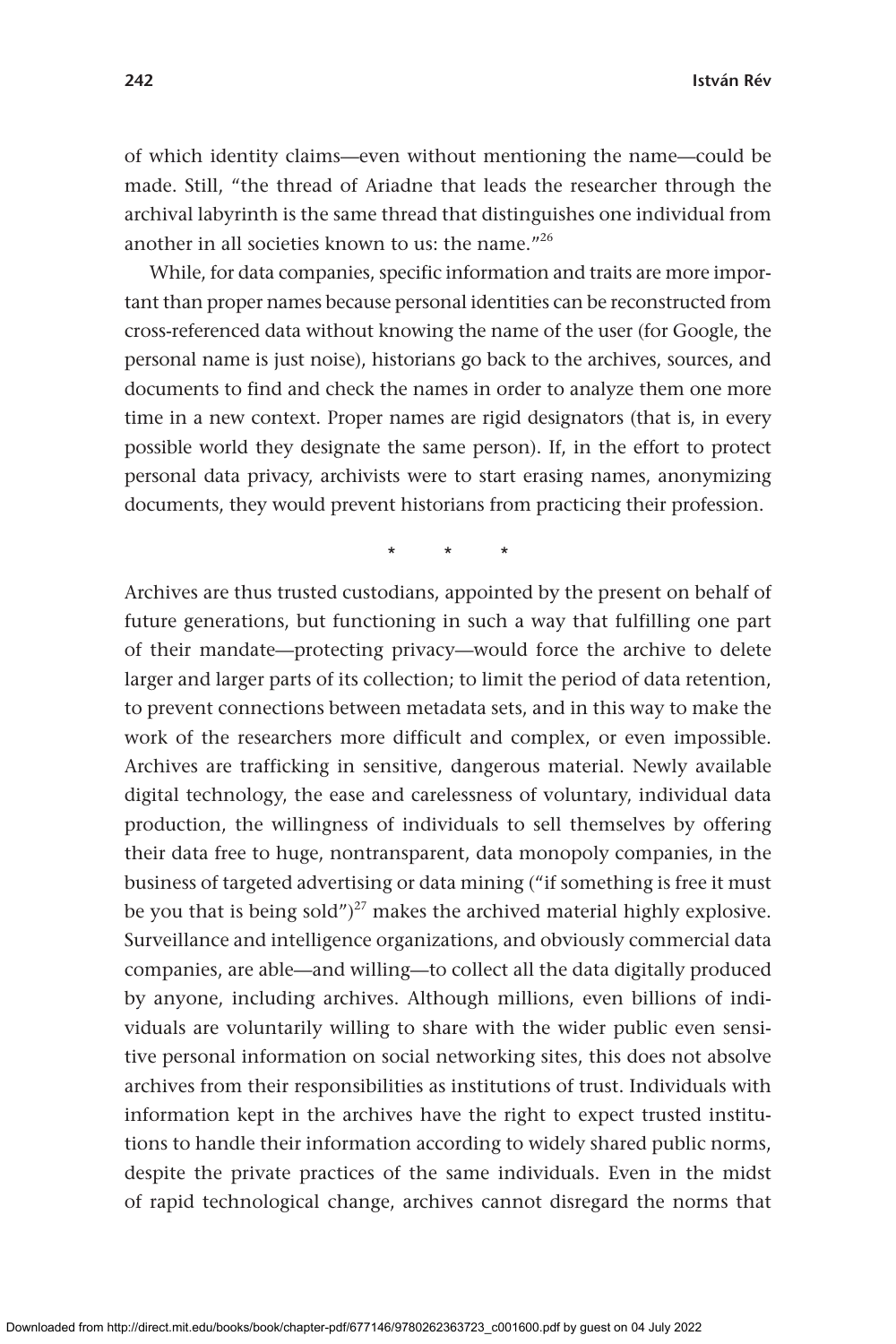distinguish everyday practices from the responsibilities of trusted institutions. In order to guard the remaining and ever-shrinking authority and integrity of the institution, archives cannot open up all their secrets to the public at large on their websites. Public archives, or archives serving the public, should serve the interest of the citizens, both as members of the community and as private individuals.

Helen Nissenbaum, the American media scholar and privacy expert, is an advocate of the Principle of Respect for Context.<sup>28</sup> The Principle was included in the Obama administration's 2012 Privacy Bill of Rights as its third principle. That Bill of Rights, however, interpreted context specificity in a very limited way: with the naïve expectation that "companies will collect, use, and disclose personal data in ways that are consistent with the context in which consumers provide the data."29 When consumers, companies, or archives make data openly available today, the future trajectory of the data remains unknown, and thus future contextual integrity cannot be guaranteed. As we are witnessing now, when consenting to disclosure of personal data we do not know the possible consequences of our consent: we cannot foresee the possible impact of interrelated media; we do not know in what ways data and attributes collected from others would disclose additional sensitive data about ourselves; or how a limited quantity of information would be amplified by the connected data sources.

Issues of privacy, according to the notion of contextual integrity, are not private, but social matters. In their practices, the Archive should consider both the interests and the preferences of all the affected parties, which include the public, present and future researchers, and nonpublic figures whose sensitive data the documents contain, and the archivists' control. Individuals have differing expectations about how their private data will be handled depending on the context: our expectations and behaviors at airport security are different from those we expect from a professional archive. Public interest archives are in the business of serving the public good by sustaining ethical, political, and scholarly principles, even when these principles might conflict with each other. Archives should be aware that they are expected to promote complex contextual functions, even when the different functions (promoting and enabling research, protecting sensitive information, transmitting historical knowledge but protecting the personal dignity of individuals) might be in competition with each other. Archives, where they exist as not-for-profit institutions, are in the position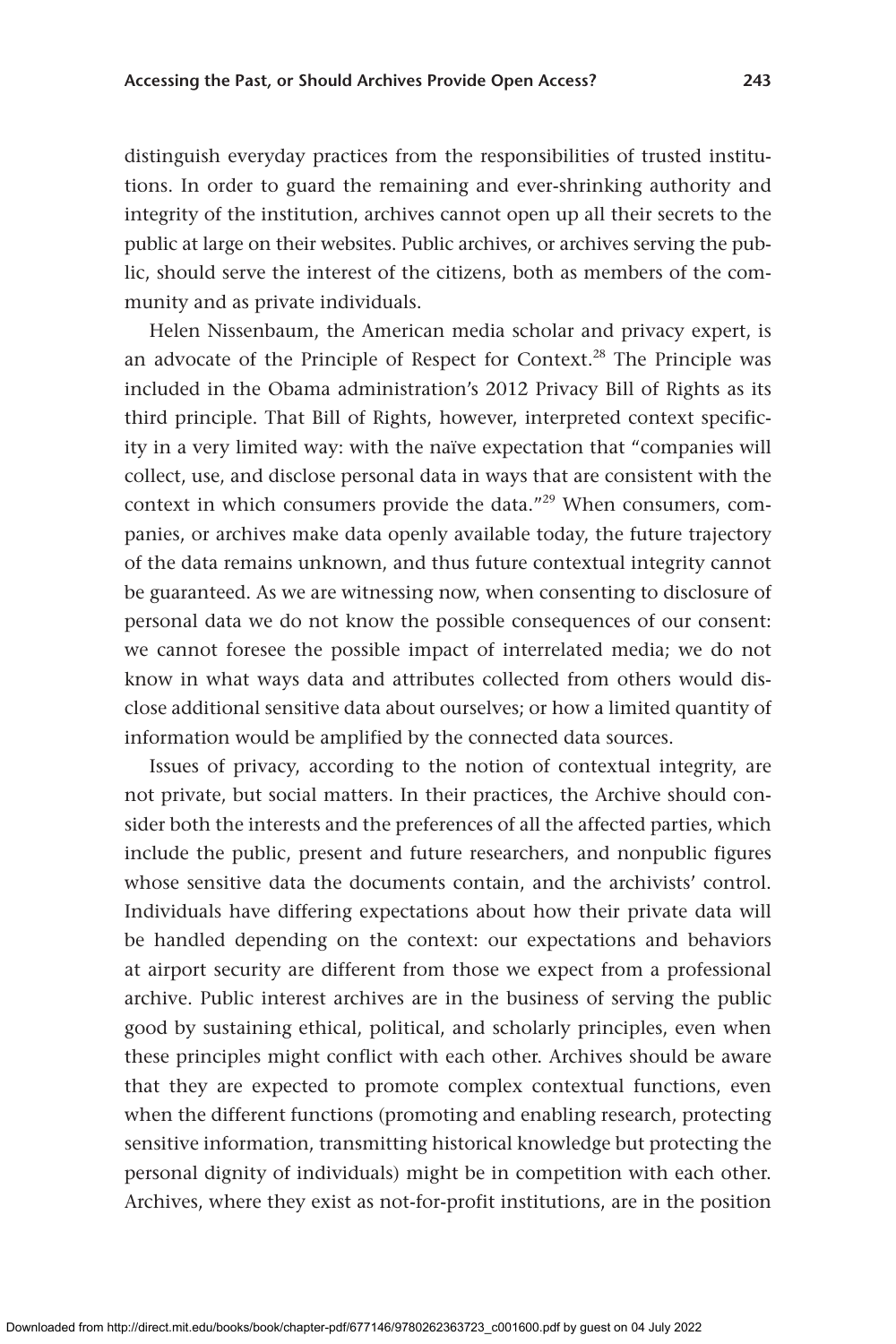to experiment with and demonstrate to commercial companies trafficking in data, context-specific substantive norms that constrain what information websites can collect, with whom they can share it, and under what conditions it can be shared.30

In *De Doctrina Christiana* Augustine wrote: "Because it is shameful [*flagitiose*] to strip the body naked at a banquet among the drunken and licentious, it does not follow that it is shameful [*flagitium*] to be naked in the baths. …" As the historian Carlo Ginzburg noted: "Augustine carefully traced a distinction between criminal *facinus* and shameful *flagitium*, the latter a sphere which, he insisted, had to be evaluated according to circumstances. We must, therefore, consider carefully what is suitable to times and places and persons, and not rashly charge men with sins [*flagitia*]."31 Since privacy is a complex nonprivate issue, archives should think twice and act in a careful, differentiated way, taking the needs of context specificity into consideration before making archival documents openly accessible. This has been an issue for all of history, ever since we kept archives, but it is an especially complicated quandary in our open, digital era, when even public information, when placed, analyzed, aggregated, and used in a new context for previously unforeseen purposes, can have sometimes seriously harmful private consequences.

#### **Notes**

1. I here and throughout use the capitalized form of Archive to refer to the idealized instantiation, rather than any concrete, actually existing space.

2. See: Aleida Assmann, "Canon and Archive," in *Media and Cultural Memory*, ed. Astrid Erll and Ansgar Nünning (Berlin: Walter de Gruyter, 2008), 97–108, <https://kops.uni-konstanz.de/handle/123456789/13382>; Anthea Josias, "Toward an Understanding of Archives as a Feature of Collective Memory," *Archival Science* 11, no. 1 (2011): 95–112, [https://doi.org/10.1007/s10502-011-9136-3;](https://doi.org/10.1007/s10502-011-9136-3) Marianne Hirsch and Leo Spitzer, "The Witness in the Archive: Holocaust Studies/Memory Studies," *Memory Studies* 2, no. 2 (2009): 151–170, [https://doi.org/10.1177](https://doi.org/10.1177/1750698008102050) [/1750698008102050](https://doi.org/10.1177/1750698008102050); Michelle Caswell, "Khmer Rouge Archives: Accountability, Truth, and Memory in Cambodia," *Archival Science* 10, no. 1 (2010): 25–44, [https:](https://doi.org/10.1007/s10502-010-9114-1) [//doi.org/10.1007/s10502-010-9114-1](https://doi.org/10.1007/s10502-010-9114-1); Ann Laura Stoler, *Along the Archival Grain: Epistemic Anxieties and Colonial Common Sense* (Princeton, NJ: Princeton University Press, 2009); Diana Taylor, *The Archive and the Repertoire: Performing Cultural Memory in the Americas* (Durham, NC: Duke University Press, 2003).

3. Kirsten Martin and Helen Nissenbaum, "Privacy Interests in Public Records: An Empirical Investigation," *Harvard Journal of Law & Technology* 31, no. 1 (2017): 116, 141.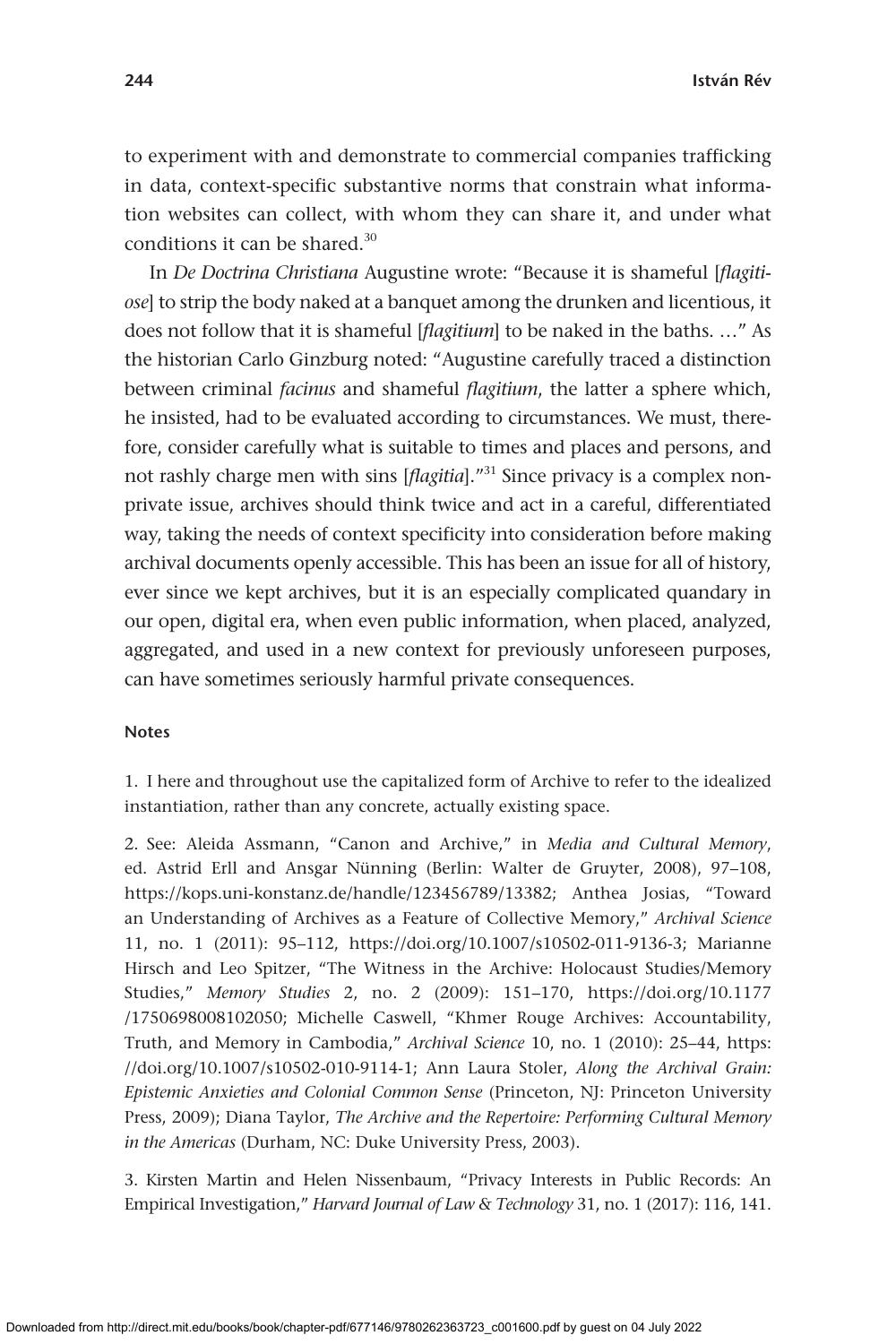4. Des Browne, "House of Commons Hansard Ministerial Statement," UK Parliament, September 18, 2006, [https://publications.parliament.uk/pa/cm200506/cmha](https://publications.parliament.uk/pa/cm200506/cmhansrd/vo060918/wmstext/60918m0187.htm) [nsrd/vo060918/wmstext/60918m0187.htm.](https://publications.parliament.uk/pa/cm200506/cmhansrd/vo060918/wmstext/60918m0187.htm)

5. Ian Hacking, *Rewriting the Soul: Multiple Personality and the Sciences of Memory* (Princeton, NJ: Princeton University Press, 1998), 241.

6. Susan C. Lawrence, *Privacy and the Past: Research, Law, Archives, Ethics* (New Brunswick, NJ: Rutgers University Press, 2016), 107–108.

7. Lindsey Hilsum, "Rwanda, Master Conform" (BBC, October 30, 1996), Box 374, Videocassette RW038, International Monitor Institute. Rwanda Videotapes and Audiotapes, David M. Rubenstein Rare Book & Manuscript Library, Duke Universities.

8. Quoted by Lawrence, *Privacy and the Past*, 59.

9. "Rehabilitation of Offenders Act 1974," The National Archives Legislation, 1974, [https://www.legislation.gov.uk/ukpga/1974/53.](https://www.legislation.gov.uk/ukpga/1974/53)

10. Court of Justice of the European Union, "Judgment in Case C-131/12 Google Spain SL, Google Inc. v Agencia Española de Protección de Datos, Mario Costeja González," May 13, 2014.

11. Intersoft Consulting, "Right to Be Forgotten," *General Data Protection Regulation (GDPR)* (blog), accessed April 29, 2019, [https://gdpr-info.eu/issues/right-to-be-for](https://gdpr-info.eu/issues/right-to-be-forgotten/) [gotten/.](https://gdpr-info.eu/issues/right-to-be-forgotten/)

12. Google, "Search Removals under European Privacy Law," Google Transparency Report, 2019, [https://transparencyreport.google.com/eu-privacy/overview.](https://transparencyreport.google.com/eu-privacy/overview)

13. Owen Bowcott, "'Right to Be Forgotten' Could Threaten Global Free Speech, Say NGOs," *The Guardian*, September 9, 2018, sec. Technology, [https://www.theguardian](https://www.theguardian.com/technology/2018/sep/09/right-to-be-forgotten-could-threaten-global-free-speech-say-ngos) [.com/technology/2018/sep/09/right-to-be-forgotten-could-threaten-global-free](https://www.theguardian.com/technology/2018/sep/09/right-to-be-forgotten-could-threaten-global-free-speech-say-ngos) [-speech-say-ngos.](https://www.theguardian.com/technology/2018/sep/09/right-to-be-forgotten-could-threaten-global-free-speech-say-ngos)

14. See, among other provisions: Under Article 9: 1. "Processing of personal data revealing racial or ethnic origin, political opinions, religious or philosophical beliefs, or trade union membership, and the processing of genetic data, biometric data for the purpose of uniquely identifying a natural person, data concerning health or data concerning a natural person's sex life or sexual orientation shall be prohibited. 2. Paragraph 1 shall not apply if one of the following applies : … (j) processing is necessary for archiving purposes in the public interest, scientific or historical research purposes or statistical purposes … Article 89: Safeguards and derogations relating to processing for archiving purposes in the public interest, scientific or historical research purposes or statistical purposes …" The European Parliament, "Regulation (EU) 2016/679 of The European Parliament and of The Council," European Union Law, April 27, 2016, [https://eur-lex.europa.eu/legal-content/EN/TXT/HTML](https://eur-lex.europa.eu/legal-content/EN/TXT/HTML/?uri=CELEX:02016R0679-20160504) /?uri=[CELEX:02016R0679-20160504](https://eur-lex.europa.eu/legal-content/EN/TXT/HTML/?uri=CELEX:02016R0679-20160504).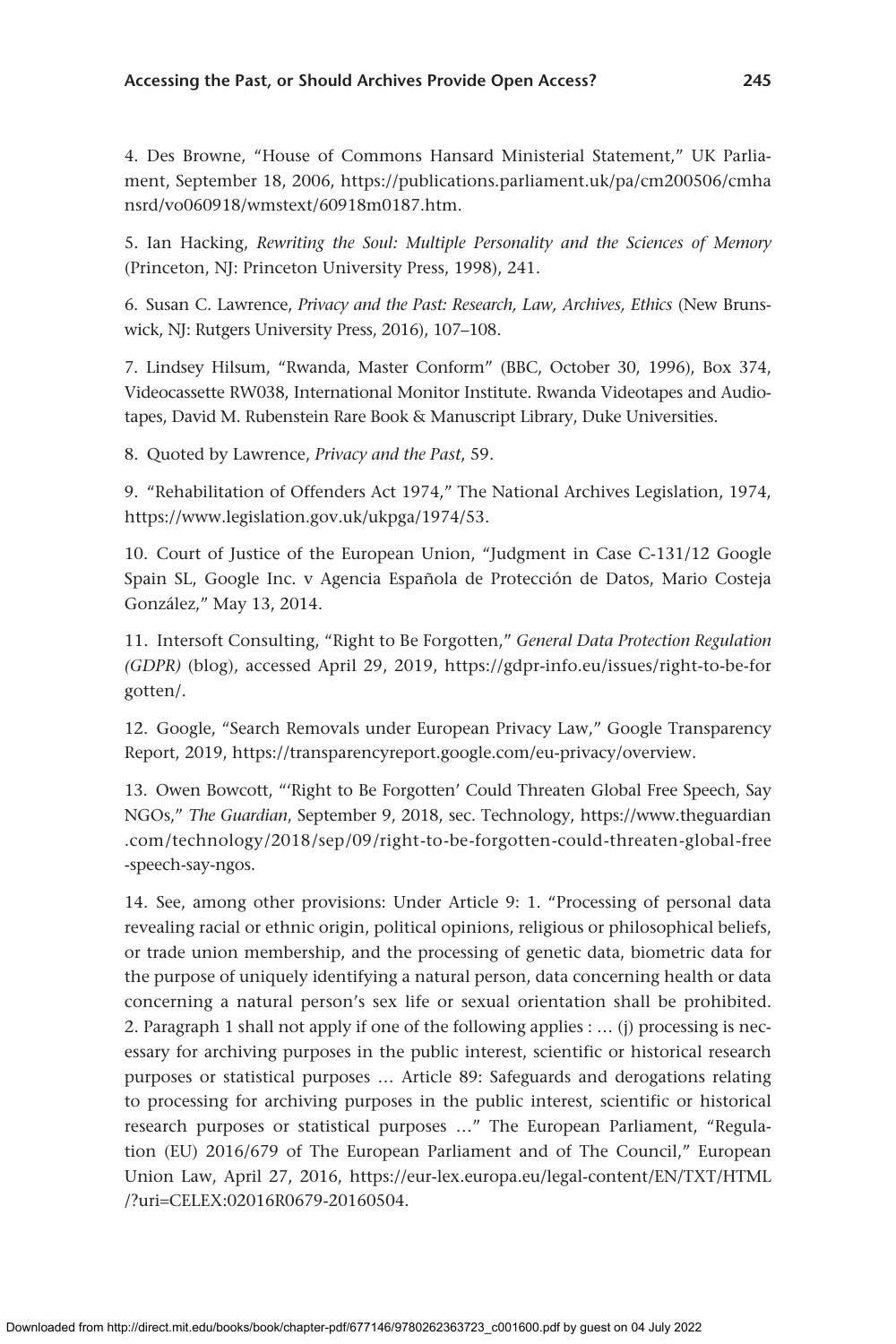15. The European Parliament, "Regulation (EU) 2016/679."

16. Anne J. Gilliland-Swetland, "Enduring Paradigm, New Opportunities: The Value of the Archival Perspective in the Digital Environment" (CLIR, 2000), 12.

17. We house the former archive of the Research Institute of Radio Free Europe/ Radio Liberty, perhaps the most important propaganda organization in the Cold War era, and also the propaganda materials of the former Communist countries.

18. Paul Erickson et al., *How Reason Almost Lost Its Mind: The Strange Career of Cold War Rationality* (Chicago: University of Chicago Press, 2015).

19. See Daniel Heller-Roazen, "Tradition's Destruction: On the Library of Alexandria," *October* 100 (2002): 133–153.

20. Patrick J. Geary, *Phantoms of Remembrance: Memory and Oblivion at the End of the First Millennium* (Princeton, NJ: Princeton University Press, 1996), 107.

21. Copying entire digital collections seems to be a reasonable foresight today. The LOCKSS (Lots of Copies Keep Stuff Safe) Program at the Stanford University Library developed and provides open source tools for libraries and archives to copy, and thus to preserve their content. COAR, the Confederation of Open Access Repositories keeps multiple copies of the collections of its members. The Internet Archive, based in San Francisco—as its storage is in constant danger of destruction, since the Archive sits literally on top of the San Andreas Fault—set up a mirror site in the new Library of Alexandria. Following the November 2016 US election, the Internet Archive, which held, as of October, 2016, 273 billion webpages from over 510 billion web objects, and grows by over 500 million webpages a week, taking up 15 petabytes of storage, decided to move its backup data to Canada, in order "to keep the Archive free, accessible and reader private." Brewster Kahle, "Help Us Keep the Archive Free, Accessible, and Reader Private," *Internet Archive Blogs*, November 29, 2016, [https://blog.archive.org/2016/11/29/help-us-keep-the-archive-free-accessible](https://blog.archive.org/2016/11/29/help-us-keep-the-archive-free-accessible-and-private/) [-and-private/](https://blog.archive.org/2016/11/29/help-us-keep-the-archive-free-accessible-and-private/). See also Tung-Hui Hu, *A Prehistory of the Cloud* (Cambridge, MA: The MIT Press, 2015) for a set of theoretical provocations around cloud infrastructures.

22. David Collingridge, *The Social Control of Technology* (New York: St. Martin's Press, 1980), 11.

23. Solon Barocas and Helen Nissenbaum, "Big Data's End Run around Procedural Privacy Protections," *Communications of the ACM* 57, no. 11 (2014): 32, [https://doi](https://doi.org/10.1145/2668897) [.org/10.1145/2668897](https://doi.org/10.1145/2668897).

24. Barocas and Nissenbaum, "Big Data's End Run," 32.

25. John R. Searle, *Speech Acts: An Essay in the Philosophy of Language* (Cambridge: Cambridge University Press, 1969), 165.

26. Carlo Ginzburg and Carlo Poni, "The Name and the Game: Unequal Exchange and the Historiographic Marketplace," in *Microhistory and the Lost Peoples of Europe*,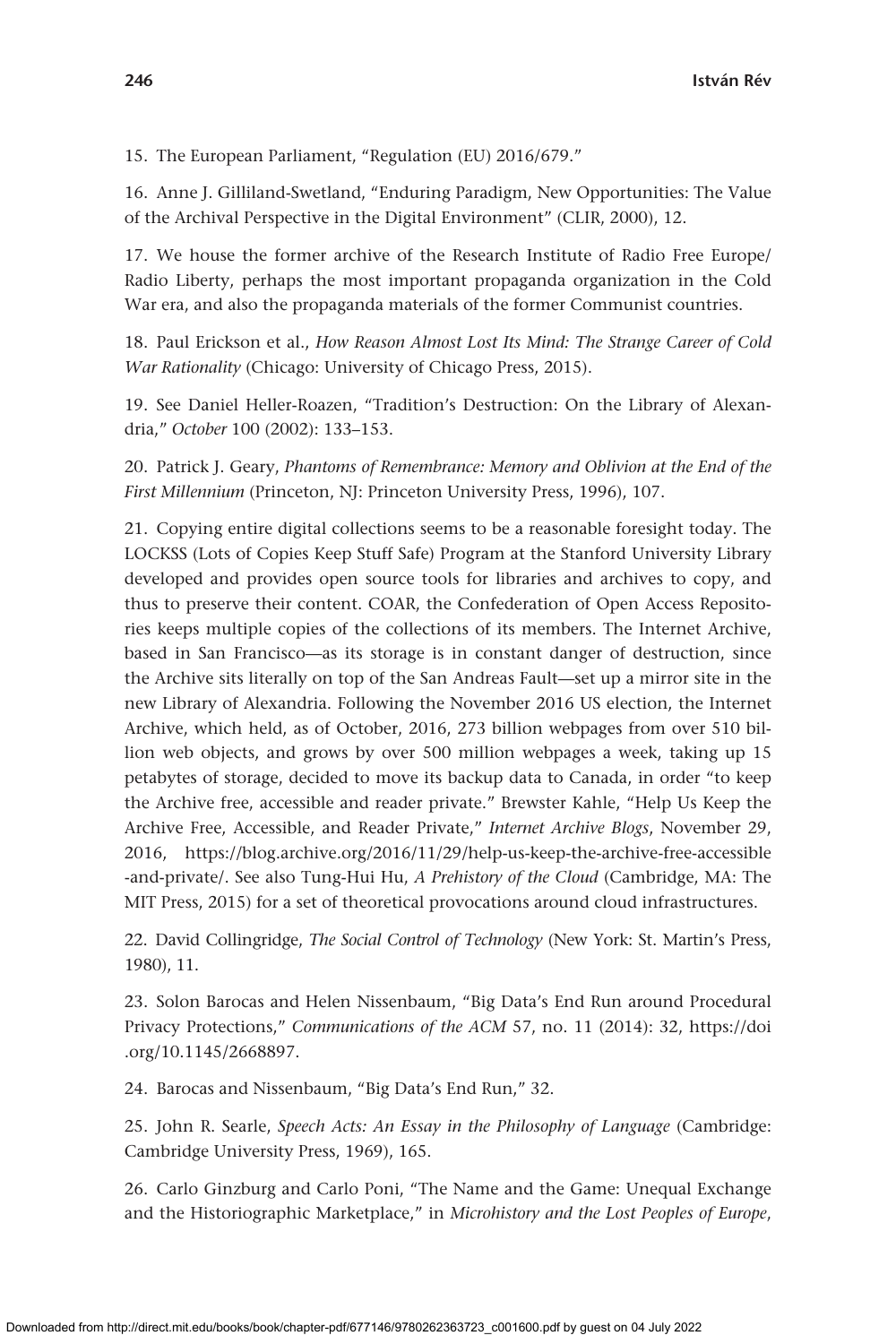ed. Edward Muir and Guido Ruggiero (Baltimore, MD: Johns Hopkins University Press, 1991), 5.

27. Tim Worstall, "Facebook Is Free Therefore It Is You Getting Sold," Forbes, November 10, 2012, [https://www.forbes.com/sites/timworstall/2012/11/10/facebook-is-free](https://www.forbes.com/sites/timworstall/2012/11/10/facebook-is-free-therefore-it-is-you-getting-sold/) [-therefore-it-is-you-getting-sold/](https://www.forbes.com/sites/timworstall/2012/11/10/facebook-is-free-therefore-it-is-you-getting-sold/).

28. See Helen Nissenbaum, *Privacy in Context: Technology, Policy, and the Integrity of Social Life* (Stanford, CA: Stanford University Press, 2009).

29. Quoted in Helen Nissenbaum, "Respecting Context to Protect Privacy: Why Meaning Matters," *Science and Engineering Ethics* 24, no. 3 (2018): 834, [https://doi](https://doi.org/10.1007/s11948-015-9674-9) [.org/10.1007/s11948-015-9674-9.](https://doi.org/10.1007/s11948-015-9674-9)

30. See Helen Nissenbaum, "A Contextual Approach to Privacy Online," *Daedalus* 140, no. 4 (2011): 32.

31. Quoted in Carlo Ginzburg, "The Bond of Shame," in *Passionen. Objekte— Schauplätze—Denkstile*, ed. Corina Caduff, Anne-Kathrin Reulecke, and Ulrike Vedder (Munich: Wilhelm Fink, 2010), 24, [http://publikationen.ub.uni-frankfurt.de/front](http://publikationen.ub.uni-frankfurt.de/frontdoor/index/index/year/2017/docId/44333) [door/index/index/year/2017/docId/44333.](http://publikationen.ub.uni-frankfurt.de/frontdoor/index/index/year/2017/docId/44333)